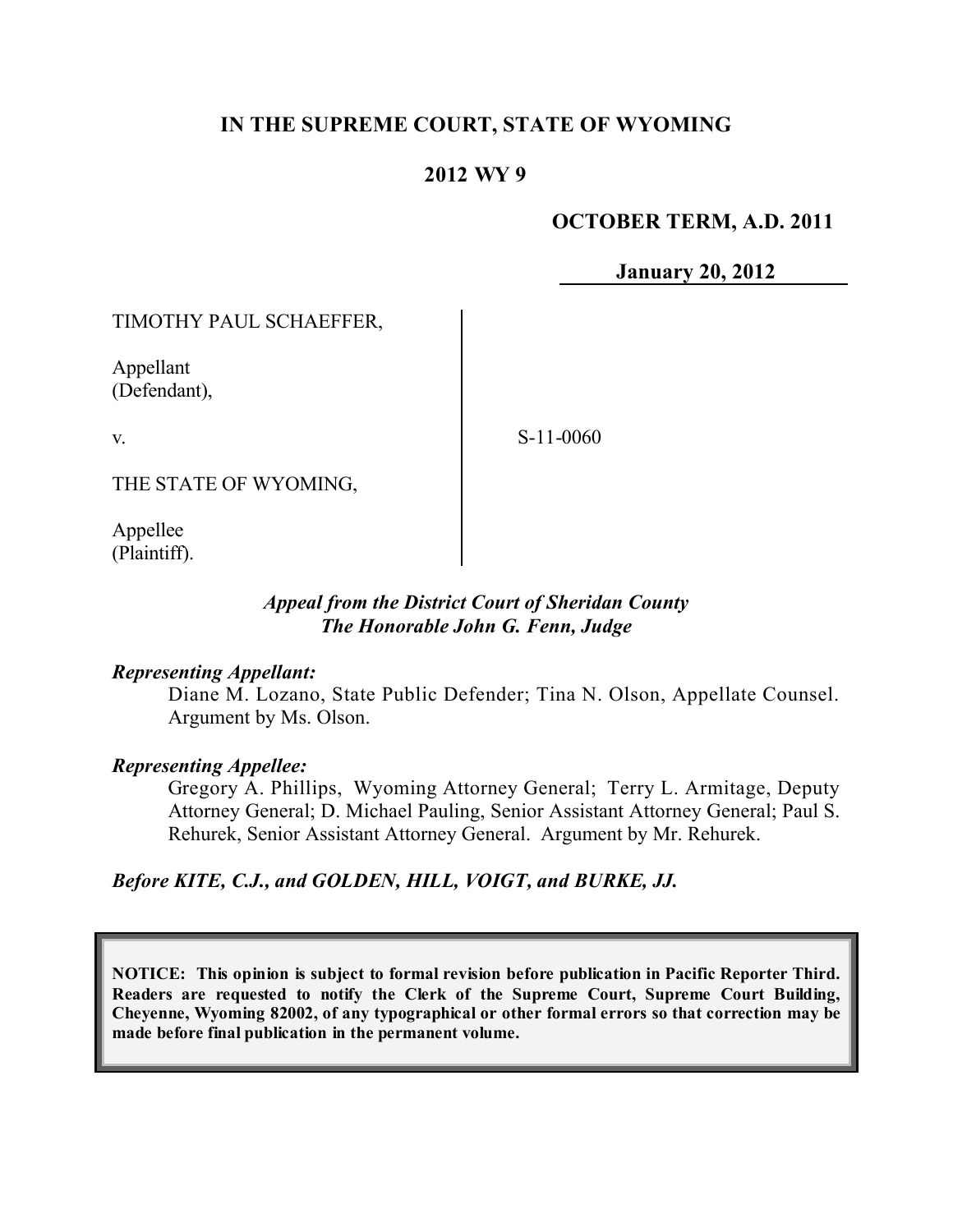### **VOIGT, Justice.**

[¶1] The appellant, Timothy Paul Schaeffer, was convicted of one count of aggravated assault and battery. In this appeal from that conviction, the appellant claims he was subjected to numerous errors which affected his right to a fair trial. Finding no error, we will affirm.

#### **ISSUES**

[¶2] 1. Whether the district court abused its discretion when it did not appoint substitute counsel.

2. Whether the district court denied the appellant his right to self-representation.

3 Whether the appellant was physically restrained excessively during the trial.

4. Whether plain error occurred when the trial court did not instruct the jury to disregard the fact that the appellant was physically restrained.

5. Whether the district court erred when it did not order a competency hearing during trial.

6. Whether the district court abused its discretion when it denied the appellant's motion for new trial as untimely.

7. Whether the district court engaged in judicial bias.

8. Whether there was sufficient evidence presented that the appellant's flare gun was a deadly weapon.

9. Whether plain error occurred when the State referred to allegedly incorrect and improper information at the sentencing hearing.

### **FACTS**

[¶3] The appellant was convicted of one count of aggravated assault and battery after he waved around a flare gun during an altercation at a bar. Due to the number of issues presented in this appeal, additional facts will be discussed when relevant.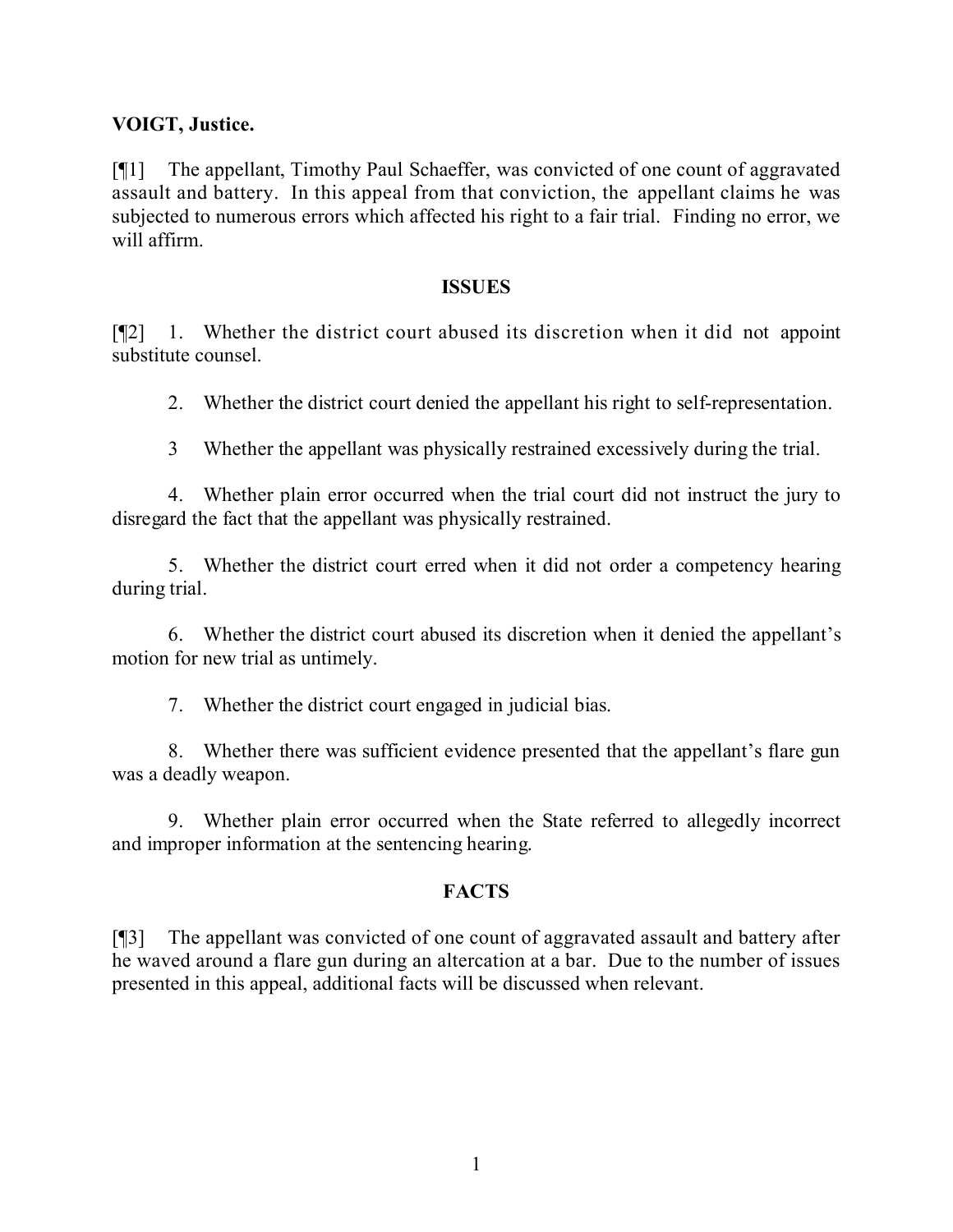### **DISCUSSION**

### *Whether the district court abused its discretion when it did not appoint substitute counsel*

[¶4] On the second day of trial, the trial court was given a letter written by the appellant in which he complained extensively about his counsel's performance on the first day of trial.<sup>1</sup> The letter aired general grievances about counsel's cross-examination of witnesses at trial, how often counsel visited the appellant, and that counsel failed adequately to consider the appellant's medical issues. Because counsel was unaware of the letter, the trial court recessed so that counsel could discuss the appellant's concerns with him in private. After the recess, counsel informed the court that the appellant wanted "to fire" current counsel, but did not wish to proceed *pro se*. The trial court then advised the appellant that he had the right to counsel, but that another attorney would not be appointed to represent him. The appellant informed the court that he wanted to hire his own attorney, but had not made any efforts to find one. The trial court stated: "I want to make sure I understand that it is your position that you do not want to go forward without an attorney this morning; correct?" To which the appellant replied, "[c]orrect."

[¶5] The appellant then began to explain that he did not have the mental capacity to represent himself, but then indicated that he "will go forward if [he has] to," and that he wanted to do it without the assistance of current counsel, as "he is obviously selling [him] out." The following exchange then occurred:

> THE COURT: Is it your desire to waive your right to counsel and go forward pro se. [sic]

> [THE APPELLANT]: I want -- You mean to tell me I cannot have -- Forget it.

> > THE COURT: All right, I am going to take that as –

[THE APPELLANT]: Yes.

l

<sup>1</sup> The appellant's letter, dated June 2, 2010, was not filed with the district court; therefore, technically it is not part of the district court record or the record on appeal before this Court. However, the letter was discussed and spurred significant events at the appellant's trial that are the subject of this appeal. Further, the record is clear that both parties at trial were given a copy of the letter, and the parties had access to the letter when preparing the briefs for this Court. For those reasons, this Court will consider the letter for the purpose of analyzing the issues presented.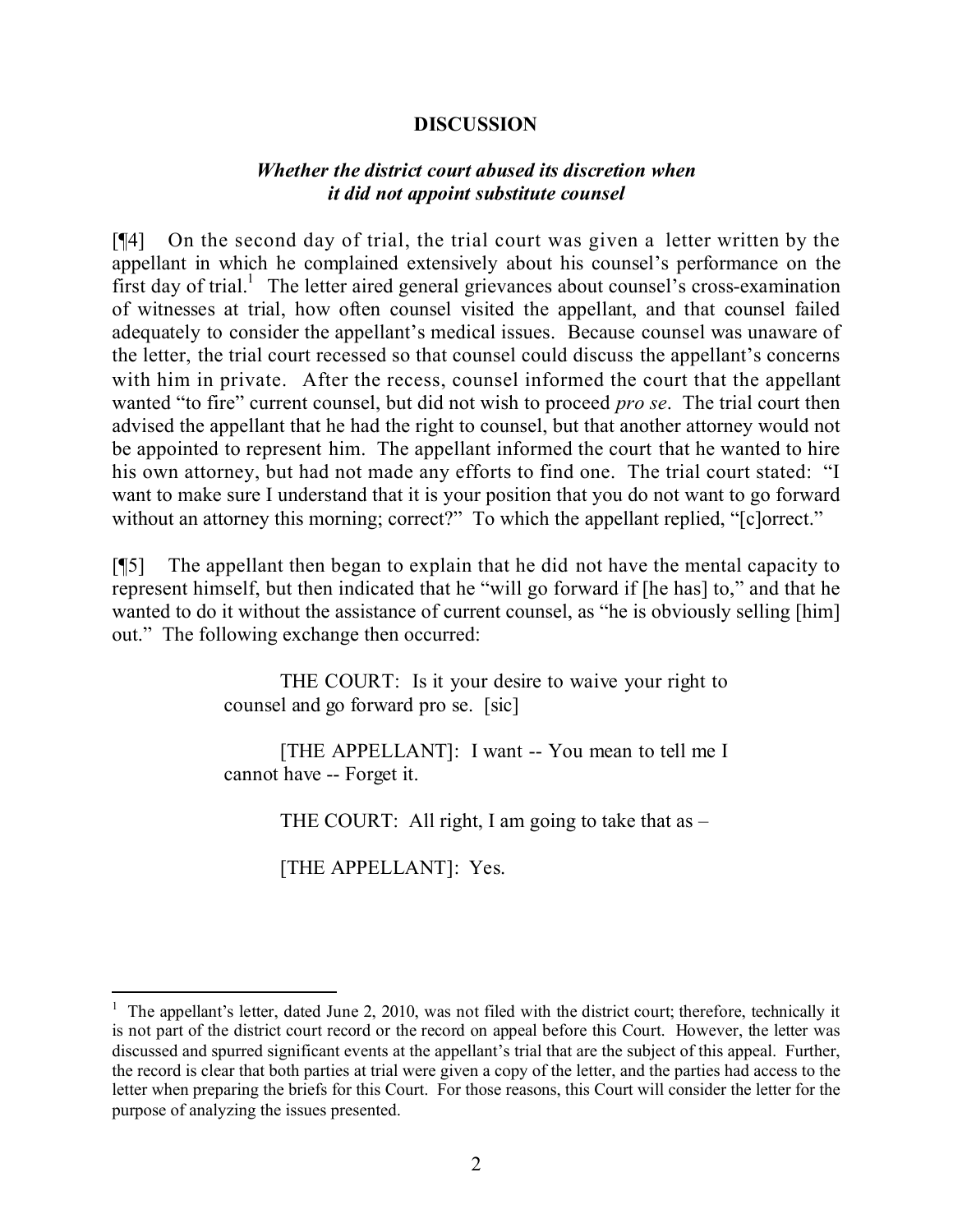THE COURT: -- a denial that he wishes to waive his right to counsel. [Defense counsel], you will continue to act as his attorney. The Court has not observed anything that would indicate you cannot continue to act in that capacity.

[¶6] The appellant argues that during that exchange the trial court failed to inquire sufficiently of whether a conflict of interest existed between counsel and the appellant. While his argument is not entirely clear, the only logical basis for this argument is a challenge to the trial court's decision not to appoint substitute counsel for the appellant.

[¶7] This Court reviews a trial court's decision not to appoint substitute counsel for an abuse of discretion:

> "While a trial court has the power in its discretion to appoint substitute counsel, its refusal to do so is not error unless an abuse of discretion is shown. A factual showing of good cause for the appointment of substitute counsel is essential to the demonstration of an abuse of discretion, and good cause is to be found in incompetence, commitment to a position or an interest which would conflict with the furnishing of an effective defense to the accused, or other good reason to conclude that appointed counsel is unable to furnish effective assistance."

*Bell v. State*, 994 P.2d 947, 951 (Wyo. 2000) (*quoting Irvin v. State*, 584 P.2d 1068, 1071 (Wyo. 1978)). The Sixth Amendment does not guarantee a meaningful relationship with appointed counsel; the purpose of providing assistance of counsel is to ensure that criminal defendants receive a fair trial. *Bell*, 994 P.2d at 951. A defendant has no right to the appointed counsel of his choice nor to counsel who would blindly follow his instructions. *Vargas v. State*, 963 P.2d 984, 990 (Wyo. 1998). In evaluating Sixth Amendment claims, "the appropriate inquiry focuses on the adversarial process, not on the accused's relationship with his lawyer as such.'" *Bell*, 994 P.2d at 951-51 (*quoting Wheat v. United States*, 486 U.S. 153, 159, 108 S.Ct. 1692, 100 L.Ed.2d 140 (1988)). A court's own evaluation of counsel and the effect of any substitution upon the scheduled proceedings are proper considerations in addition to the reasons given for a defendant's dissatisfaction. *State v. Stenson*, 132 Wash.2d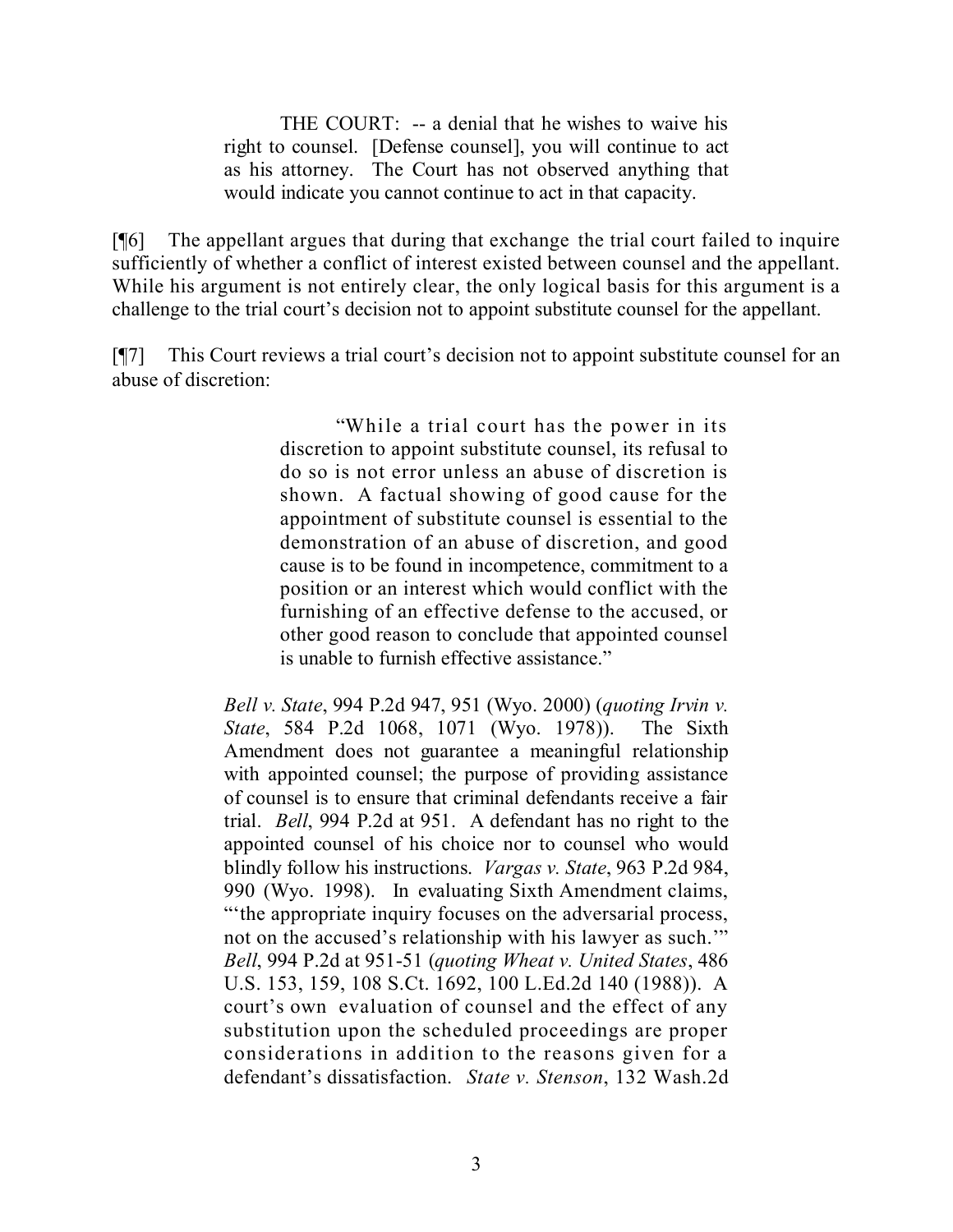668, 940 P.2d 1239, 1272 (1997), *cert. denied*, 523 U.S. 1008, 118 S.Ct. 1193, 140 L.Ed.2d 323 (1998).

*Allen v. State*, 2002 WY 48, ¶ 27, 43 P.3d 551, 560-61 (Wyo. 2002).

[¶8] In *Allen*, we held that a trial court does have "a duty to make some formal inquiry into, or engage the defendant in a colloquy regarding, the defendant's reasons for dissatisfaction with his appointed counsel when substitution of counsel is requested." *Id.* at ¶ 32, at 562. We further held, however, that "even if [an] appellant demonstrates that the district court did not properly address his motions to substitute counsel, he must demonstrate that the error was prejudicial to his case (i.e., that he was not afforded effective representation as guaranteed by the Sixth Amendment)." *Id*. (citing *United States v. Graham*, 91 F.3d 213, 221 (D.C. Cir. 1996)).

[¶9] Here, the appellant's request for new counsel, in the form of the letter, was considered by the trial court. The court recessed so that counsel could discuss the letter with the appellant, and the court further engaged in colloquy with the appellant after he told his counsel he wanted to fire him. While the appellant suggests a more in-depth conversation should have taken place, our precedent simply requires that the trial court inquire into why the appellant was dissatisfied with his attorney. *Allen*, 2002 WY 48, ¶ 32, 43 P.3d at 562. The trial court was aware, from the two-page letter he personally received from the appellant, of why the appellant was dissatisfied. That information simply was reaffirmed when the trial court personally addressed the appellant and his counsel.

[¶10] It is also significant that this was not the first time the trial court had received a request from the appellant asking for the appointment of new counsel. One day before the trial was originally scheduled, the trial court held a hearing, which included a request from the appellant's first attorney to withdraw. Counsel explained that the appellant had sent her multiple letters questioning her ability to defend him, and that when she would visit him in the jail she was unable to engage in any meaningful communication. When given the chance to speak, the appellant told the trial court that he would feel more confident with any attorney other than the one currently appointed because he did not think she would ask the witnesses the right questions, she had been lying to him, she was hiding his medical records, and she was unethical. He also claimed she had been "rude, inconsiderate. Just pure evil to [] to put it bluntly." The trial court determined the situation to be "extraordinary" and ordered that new counsel be appointed.

[¶11] Taking all of these facts into consideration, we cannot say the trial court abused its discretion when it refused to appoint the appellant new counsel during the trial. The record shows that the appellant did not demonstrate that his attorney was incompetent or suffered from a conflict of interest which would justify a substitution of counsel. Instead, the record shows that the appellant was a difficult individual who was unhappy with any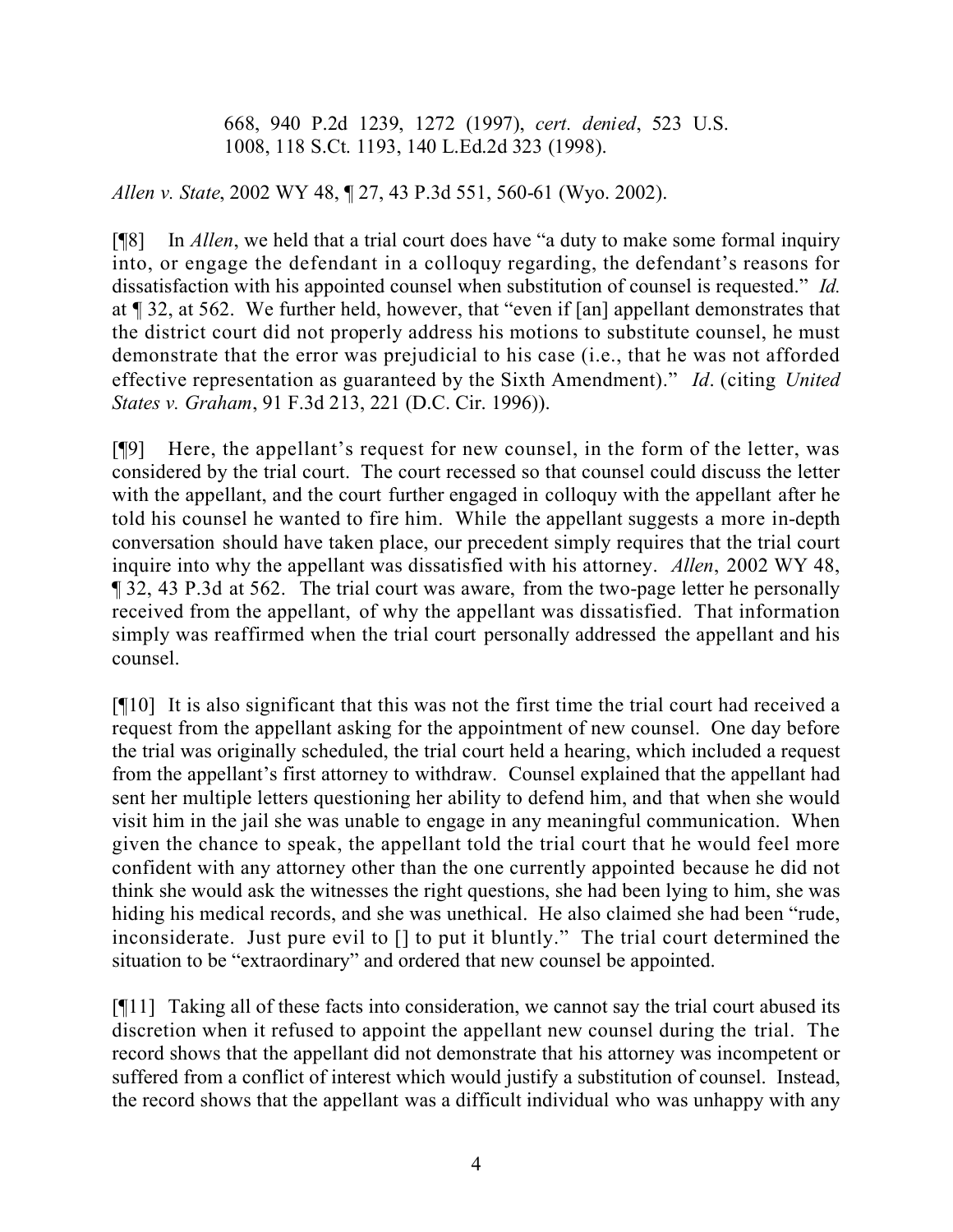action taken by his attorneys. It is clear he wanted an attorney that was willing to conduct the investigation and trial in the precise manner the appellant wished. This is insufficient to show good cause. *See Vargas v. State*, 963 P.2d 984, 990 (Wyo. 1998) (there is no right to counsel of defendant's choice nor a right to counsel who will blindly follow defendant's instructions). The language used by this Court in *Miller v. State*, 560 P.2d 739 (Wyo. 1977), is also appropriate here: "From this record it is difficult to conceive what kind of lawyer could in any manner satisfy this uncooperative defendant." *Id.* at 741.

### *Whether the district court denied the appellant his right to self-representation*

[¶12] The appellant next claims that the trial court denied him his Sixth Amendment right to self-representation. Because this involves a constitutional issue it is a question of law we review *de novo*. *Wilkie v. State*, 2002 WY 164, ¶ 4, 56 P.3d 1023, 1024 (Wyo. 2002). We consider "the record as a whole when determining whether the defendant knowingly and voluntarily relinquished his right to representation of counsel." *Trujillo v. State*, 2 P.3d 567, 571 (Wyo. 2000).

[¶13] The Sixth Amendment to the United States Constitution provides that all criminal defendants are entitled to the assistance of counsel; however, it also "guarantees the rights of every citizen to conduct his own defense." *Trujillo*, 2 P.3d at 573 (citing *Faretta v. California*, 422 U.S. 806, 832, 95 S.Ct. 2525, 2539, 45 L.Ed.2d 562 (1975)).

> A defendant has a constitutional right to waive his right to counsel and to represent himself at criminal trial. However, to be valid, the trial judge must ensure that the waiver of counsel is "an intentional relinquishment or abandonment of a known right or privilege." *United States v. McConnell*, 749 F.2d 1441, 1450-51 (10th Cir. 1984) (quoting *Johnson v. Zerbst*, 304 U.S. 458, 464, 58 S.Ct. 1019, 1023, 82 L.Ed. 1461 (1938)). Ideally, the trial judge should conduct a thorough and comprehensive formal inquiry of the defendant on the record to demonstrate that the defendant is aware of the nature of the charges, the range of allowable punishments and possible defenses, and is fully informed of the risks of proceeding *pro se*.

*Van Riper v. State*, 882 P.2d 230, 234 (Wyo. 1994) (quoting *United States v. Willie*, 941 F.2d 1384, 1388 (10th Cir. 1991), *cert. denied*, 502 U.S. 1106, 112 S.Ct. 1200, 117 L.Ed.2d 440 (1992)). Ultimately, the trial court must determine that the defendant is waiving his right to counsel voluntarily, knowingly, and intelligently. *Bolin v. State*, 2006 WY 77, ¶ 31, 137 P.3d 136, 146 (Wyo. 2006). When determining whether the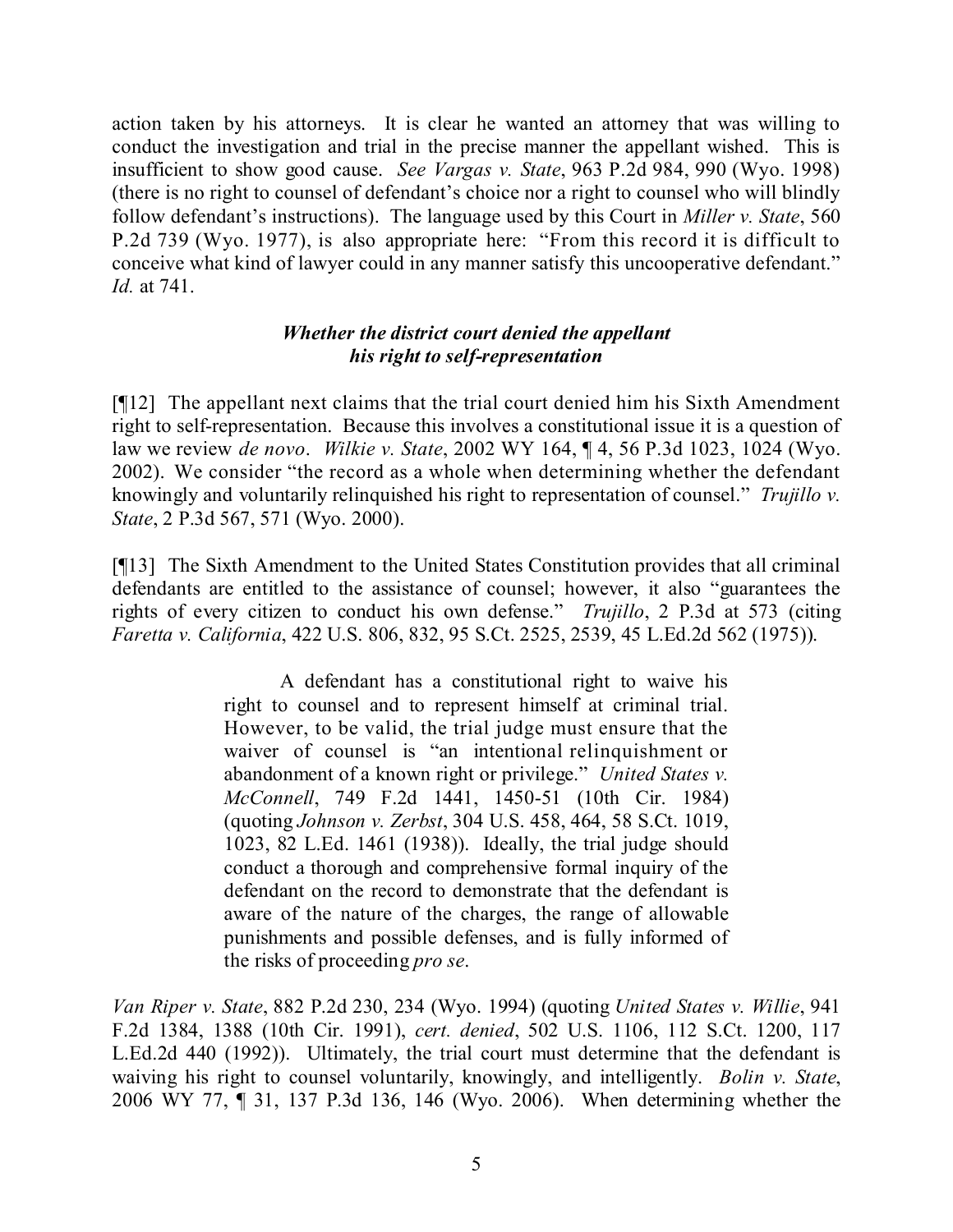defendant waived his right to counsel, "a reviewing court should indulge every reasonable presumption against waiver." *Wilke*, 2002 WY 164, ¶ 5, 56 P.3d at 1025.

[¶14] The appellant argues that the trial court refused to allow him to represent himself, despite a request to do so. However, the record does not show that the appellant ever made a clear request to proceed *pro se*. While the letter the appellant submitted to the trial court on the second day of trial contained a multitude of complaints about his attorney, he never made a request to proceed *pro se*. After the appellant discussed the contents of the letter with his attorney privately, counsel informed the trial court: "His position, Your Honor, is that he does wish to fire me. But he *does not wish to proceed pro se*." (Emphasis added.) The trial court then informed the appellant that he had the right to counsel, he could waive that right, and the dangers of proceeding *pro se*. The appellant responded: "I would like to proceed, but I would like to hire my own attorney, Your Honor. I have a brain injury. A condition that has not been treated. [sic] I cannot proceed on my own." In an effort to be certain of the appellant's position, the trial court asked, "I want to make sure I understand that it is your position that you do not want to go forward without an attorney this morning; correct?" To which the appellant responded, "[c]orrect." The exchange is clear that the appellant did not want to proceed *pro se*; instead, he wanted a new attorney.

[¶15] The appellant relies solely upon the following muddled exchange:

[THE APPELLANT]: She said treatment would be recommended and I never got it. I never got treatment from [sic] my congenial [sic] bone disease or my condition that she said would be recommended in her evaluation, Your Honor. Whatever. I will go forward if I have to.

THE COURT: Well, the question is, do you want to do that with or without Mr. Jones?

[THE APPELLANT]: If I have to, I will.

THE COURT: Which one? With or without Mr. Jones?

[THE APPELLANT]: Well, he is obviously selling me out, Your Honor. Without.

THE COURT: Is it your desire to waive your right to counsel and go forward pro se[?]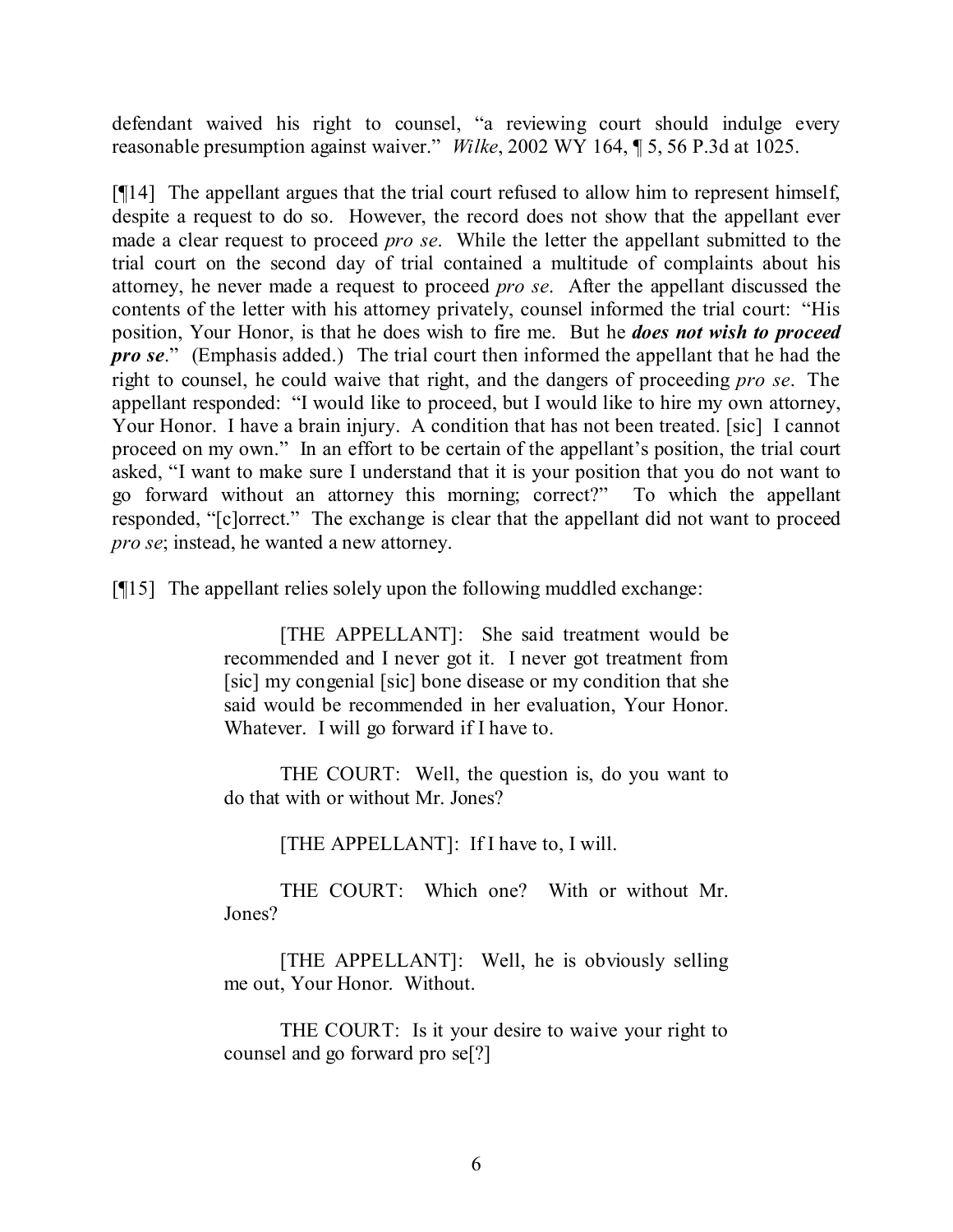[THE APPELLANT]: I want -- You mean to tell me I cannot have -- Forget it.

THE COURT: All right, I am going to take that as --

[THE APPELLANT]: Yes.

THE COURT: a denial that he wishes to waive his right to counsel. . . .

While the appellant believes this exchange suggests that he "*seemed* to be indicating that he *might* want to represent himself[,]" the exchange is ambiguous and equivocal at best. (Emphasis added.) The record as a whole shows that the appellant did not want to proceed *pro se*, and there are no facts to conclude that the appellant made "an intentional relinquishment or abandonment" of his right to counsel. *Van Riper*, 882 P.2d at 234. Therefore, the trial court did not err when it determined that the appellant did not waive his right to counsel.

## *Whether the appellant was physically restrained excessively during the trial*

[¶16] On the second day of trial, after the trial court denied the appellant's request for new counsel, the appellant became belligerent. His behavior included gesturing "the finger" with both hands toward the court, cursing at the court, and charging the bench. Ultimately, the appellant was taken to the ground by two deputies, placed in handcuffs, and removed from the courtroom. After a recess, the trial court met with the State and defense counsel and briefly discussed the situation. The State informed the court that defense counsel had stated that the appellant had planned to have an outburst in court.

[¶17] After another recess, the trial court made a record of the earlier events. While doing so, the appellant continually interrupted the court and apparently again gestured "the finger" with both hands toward the court. The trial court allowed the appellant to explain why he should not be held in contempt of court and, after another profanity-laced tirade, the court determined contempt of court was appropriate. Thereafter, the trial court asked the county sheriff what types of security measures were available to ensure the safety of all of the participants in the trial. The sheriff stated that he would like to see the appellant stay in "belly chains, handcuffs and bracelets [] throughout the entire proceedings." The court further queried about alternatives to shackles, such as taser equipment. The sheriff informed the court that taser equipment was not readily available, nor does it give as much control over the individual.

[¶18] The trial court advised the sheriff that it had taken precautions to conceal foot shackles from the jury's view, but expressed continued concern regarding hand shackles.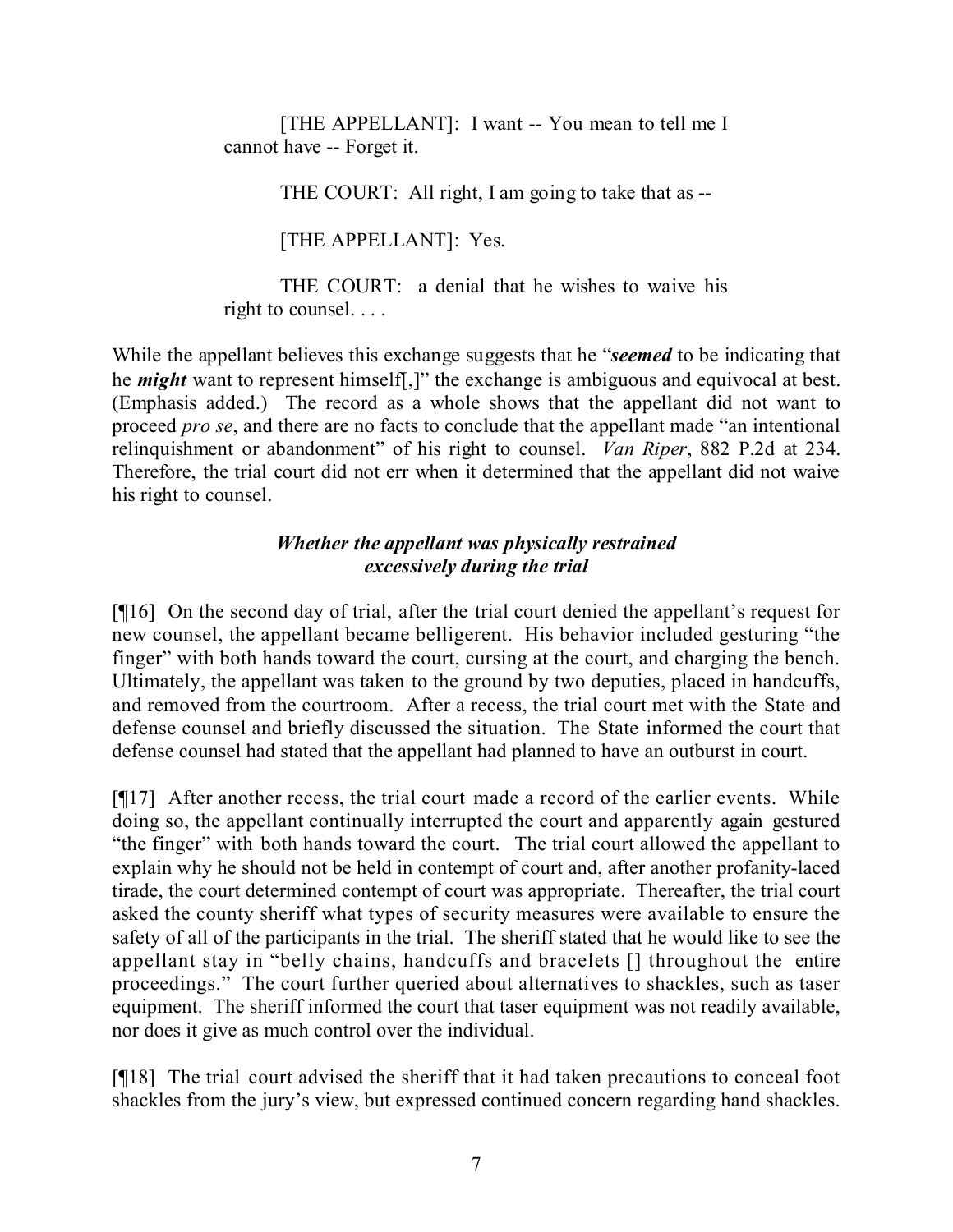The court suggested that perhaps hand shackles would not be necessary if a deputy were seated near the appellant. The sheriff stated a different belly chain was available, and if the appellant cooperated, the jury would not see the hand shackles. Defense counsel, however, was concerned that the appellant would not be cooperative and would stand, putting the shackles in view of the jury. Immediately before the trial court made its decision regarding the shackling, the appellant stated: "[Y]ou will never get me to cooperate. I guarantee you." The following exchange then occurred:

> THE COURT: I am going to allow you to participate in this trial --

> > [THE APPELLANT]: Oh, boy, thank you.

THE COURT: -- with shackles on, but hands unbound.

[THE APPELLANT]: Oh, boy, thank you.

THE COURT: If you disrupt whatsoever --

[THE APPELLANT]: All right.

THE COURT: You will be removed from the courtroom.

[THE APPELLANT]: Oh, gee.

THE COURT: And you will not be allowed to participate in the proceedings any further.

[THE APPELLANT]: Oh, boy. You betsha.

THE COURT: In fact, I am changing my mind. You are continuing the interruptions and behavior.

[THE APPELLANT]: You will not get a problem if I get an MRI.

THE COURT: I am changing my mind. You will not be able to participate without restraint. You will go forward with hand shackles.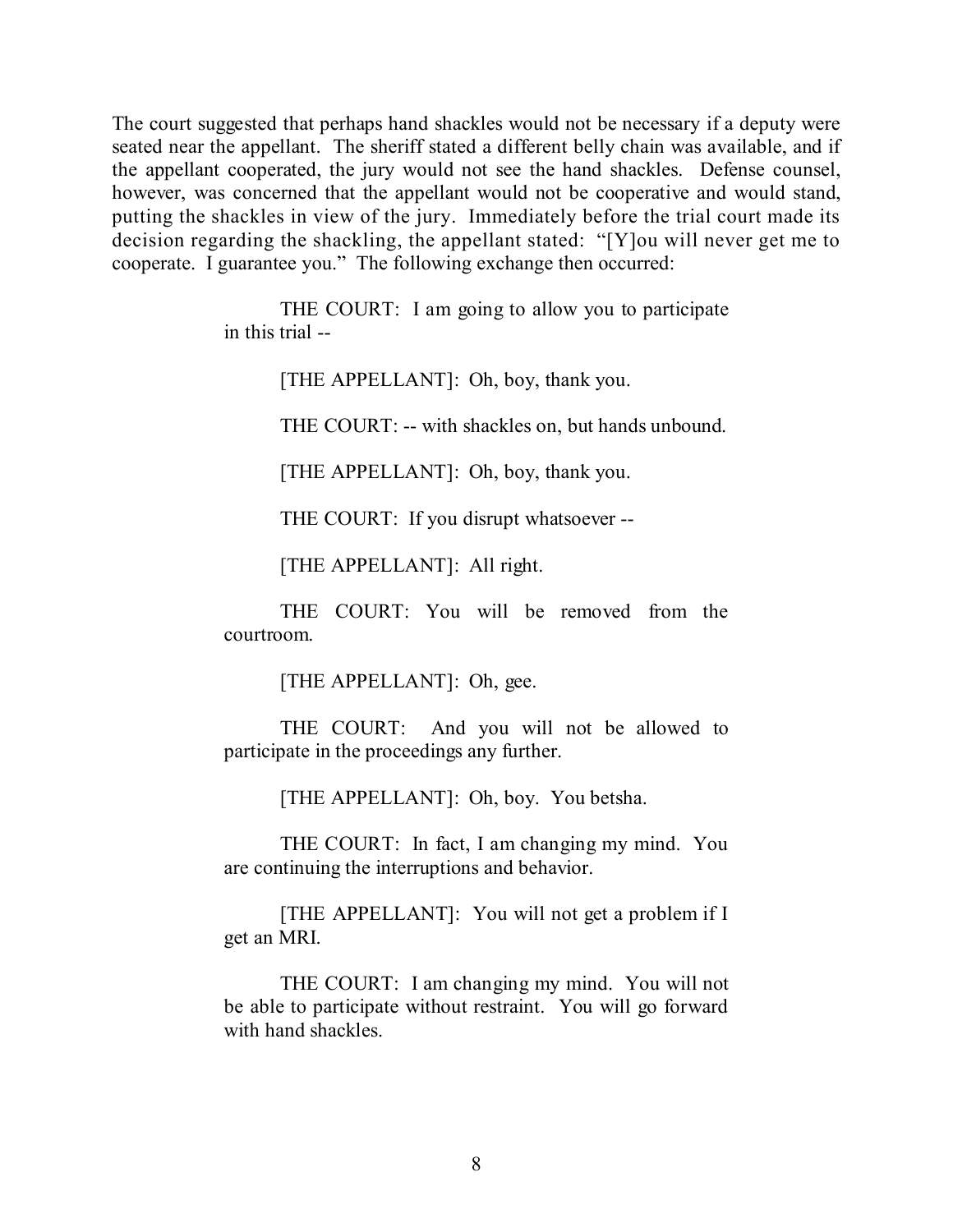Despite the court's warnings, the appellant continued to argue with the court until he was escorted out of the courtroom. When he returned to the courtroom, he remained in shackles for the duration of the proceedings.

[¶19] The appellant claims the trial court erred when it ordered he be restrained in a belly chain, handcuffs, and shackles. He argues the trial court did not make detailed findings to justify the use of the hand shackles and that too much deference was given to the sheriff's recommendations. A trial court's decision to physically restrain a defendant is reviewed for an abuse of discretion. *See Asch v. State*, 2003 WY 18, ¶ 65, 62 P.3d 945, 965 (Wyo. 2003); *Urbigkit v. State*, 2003 WY 57, ¶ 24, 67 P.3d 1207, 1219 (Wyo. 2003).

[¶20] "The shackling of a criminal defendant in the presence of a jury is universally condemned, although reversal of a conviction in such circumstance is not automatic." *Asch*, 2003 WY 18, ¶ 57, 62 P.3d at 962. To allow otherwise would infringe upon the defendant's right to the presumption of innocence, which is "a basic component of a fair trial under our system of criminal justice." *Id*. Further, the use of physical restraints tends to prejudice the jury against the defendant. *Id*. However, if "impelling necessity demands the restraint of a prisoner to secure the safety of others and his own custody," restraint may be appropriate. *Id*. "A trial judge must exercise discretion in determining the extent to which courtroom security measures are necessary to maintain order and prevent injury. That discretion must be founded upon a factual basis set forth in the record." *Id*. at 963.

[¶21] In order to ensure a trial free from inherent prejudice,

defendants shall not be shackled or otherwise physically restrained in the courtroom during a jury trial, nor shall other exceptional security measures be utilized, unless the State has first moved that such measures be utilized, the court has heard such motion, and after allowing the defendant an opportunity to contest the motion, the court has stated on the record the compelling reasons justifying the measures.

*Asch*, 2003 WY 18, ¶ 62, 62 P.3d at 964. The State has the burden of demonstrating that the restraints are necessary and are the "least drastic effective measures available." *Id*. Further, "[t]he trial court must consider alternatives, and may not rely blindly on the judgment of correctional officers." *Id*. When exercising its discretion, the court should consider:

> [T]he seriousness of the present charge against the defendant; defendant's temperament and character; his age and physical attributes, his past record; past escapes or attempted escapes, and evidence of a present plan to escape; threats to harm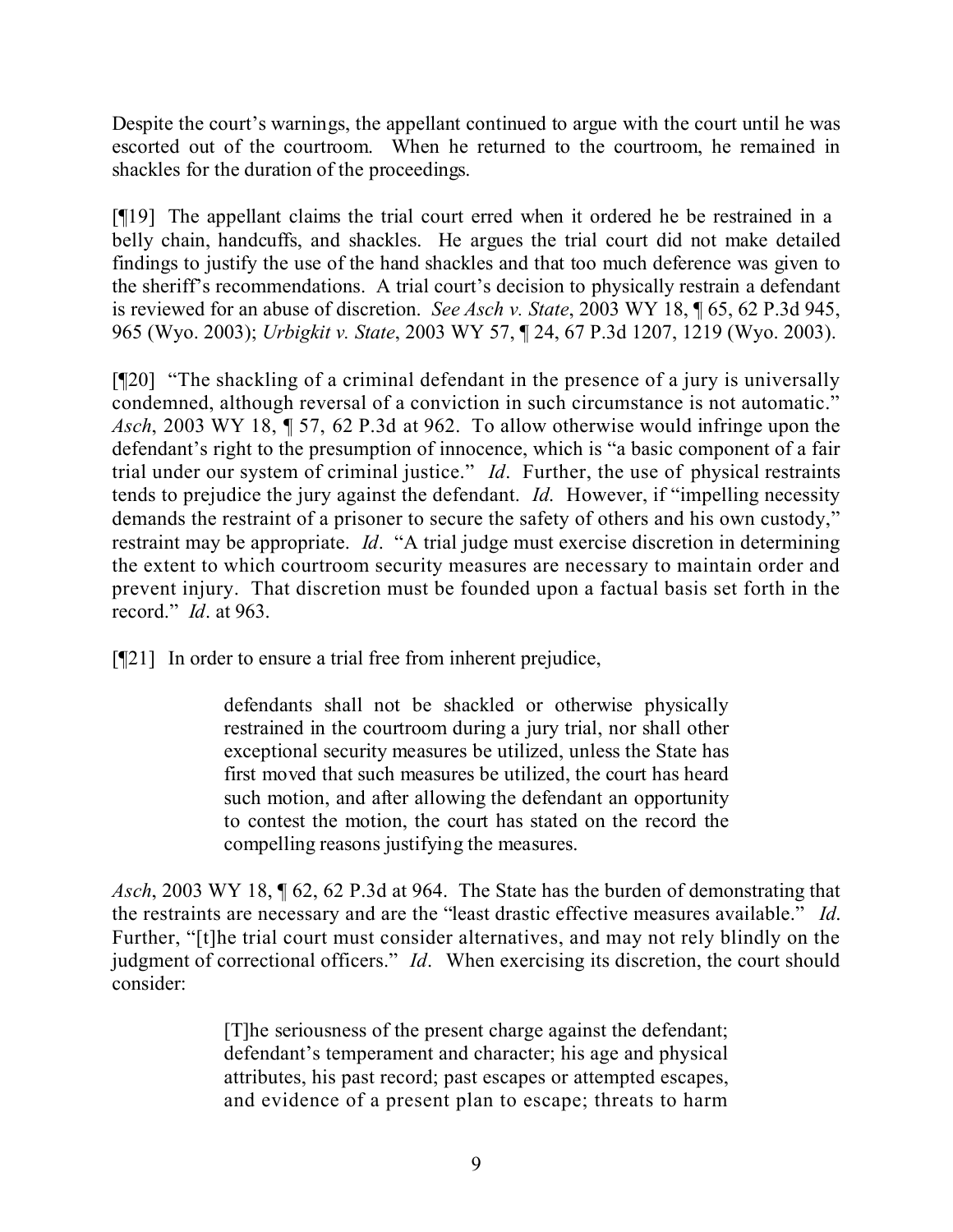others or cause a disturbance; self-destructive tendencies; the risk of mob violence or of attempted revenge by others; the possibility of rescue by other offenders still at large; the size and the mood of the audience; the nature and physical security of the courtroom; and the adequacy and availability of alternative remedies.

*Id.* (quotation marks omitted).

[¶22] Here, the technical requirements of *Asch* are not necessarily reflected in the record. The trial court, however, generally complied with the spirit of *Asch*. *See Urbigkit*, 2003 WY 57, ¶ 23, 67 P.3d at 1219. In *Asch* and *Urbigkit*, the actions that led to the defendants being restrained occurred outside of the trial court's presence, requiring the State to file a motion to bring the matter to the court's attention. In this case, the appellant's behavior that led to the restraints occurred directly in front of, and was directed toward, the trial court. Therefore, in this particular circumstance, a motion filed by the State was not necessary, as the court experienced the behavior first-hand, and the behavior is reflected in the record.

[¶23] The appellant and his attorney were given the opportunity to express their opinions about the restraints, and the only concern counsel expressed was "whether or not [his] client would cooperate and not stand up." The appellant and his counsel did not object to the notion of the appellant being restrained in general, and did not object to the extent of the shackling ordered by the court. The record also demonstrates that the trial court took into consideration methods other than shackling to ensure courtroom security. Unfortunately, those alternatives were not readily available or as effective as shackling. While the decision to shackle the appellant was consistent with the recommendation of the sheriff, it does not appear the trial court "[relied] blindly on the judgment" of the sheriff. *See Asch*, 2003 WY 18, ¶ 62, 62 P.3d at 964. Initially, the court had decided not to require hand shackles, despite the sheriff's opinion that the shackles were necessary. It was only after the appellant's continued disruptive behavior that the court concluded the shackles were necessary.

[¶24] While the record does not demonstrate that the trial court went through an organized analysis of all the factors suggested in *Asch*, the record does show that the factors that were applicable to the circumstances were considered. The appellant was charged with aggravated assault and battery and had engaged in disruptive and potentially violent behavior directed towards the court. The court was informed that the appellant had planned to have an "outburst" in the courtroom. Additionally, despite repeated warnings from the court, the appellant continued to engage in disruptive behavior and "guarantee[d]" the court that it "will never get [him] to cooperate." Based upon this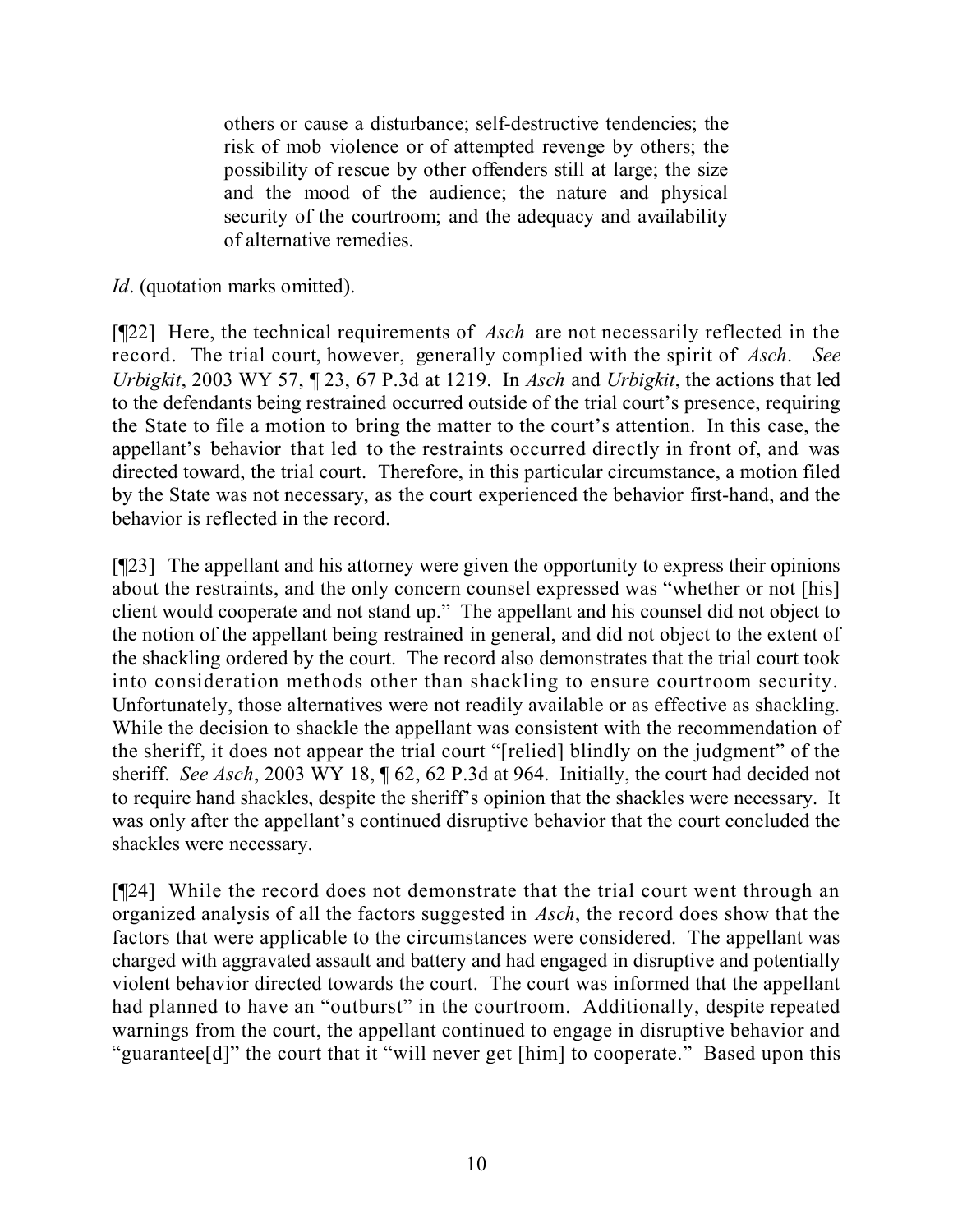behavior, we cannot say the trial court abused its discretion in determining that the appellant required hand and feet shackles to ensure the safety of everyone in the courtroom.

# *Whether plain error occurred when the trial court did not instruct the jury to disregard the fact that the appellant was physically restrained*

[¶25] The appellant testified on his own behalf at trial. In order to keep the jury from seeing the appellant in the shackles, the trial court allowed the appellant to testify from counsel table instead of the witness stand. The bottom of the table was blocked so the jury could not see the foot shackles and, apparently a specific belly chain was used to keep the appellant's hand shackles from the jury's view as well. Unfortunately, the court's attempts to keep the jury from viewing the hand shackles were undermined when the appellant, on more than one occasion, stood up during his testimony, allowing the jury to see the shackles. The court stated: "The Court's observation is that he did it at his own detriment after being cautioned, and he did it on more than one occasion. In fact, on several occasions."

[¶26] The appellant claims that he was never warned about the potential prejudice associated with the jury seeing his shackles, and that the trial court should have given an instruction to the jury to disregard the fact that he was in shackles. The appellant never requested an instruction, nor did he object to the district court's failure to give one. As we pointed out in *Bloomer v. State*, 2010 WY 88, 233 P.3d 971 (Wyo. 2010):

> Rule 30(a) of the Wyoming Rules of Criminal Procedure states in relevant part:

> > No party may assign as error any portion of the charge or omission therefrom unless that party objects thereto before the jury is instructed, stating distinctly the matter to which the party objects and the grounds of the objection.

The purpose of this rule is to prevent unnecessary new trials caused by instructional errors that the trial court could easily have corrected if they had been brought to its attention at the proper time. In essence, the rule forecloses appellate review of the alleged instructional error in this case unless it rises to the level of plain error. Under the plain error rule, [the appellant] must demonstrate, by reference to the record, the existence of a clear and unequivocal rule of law which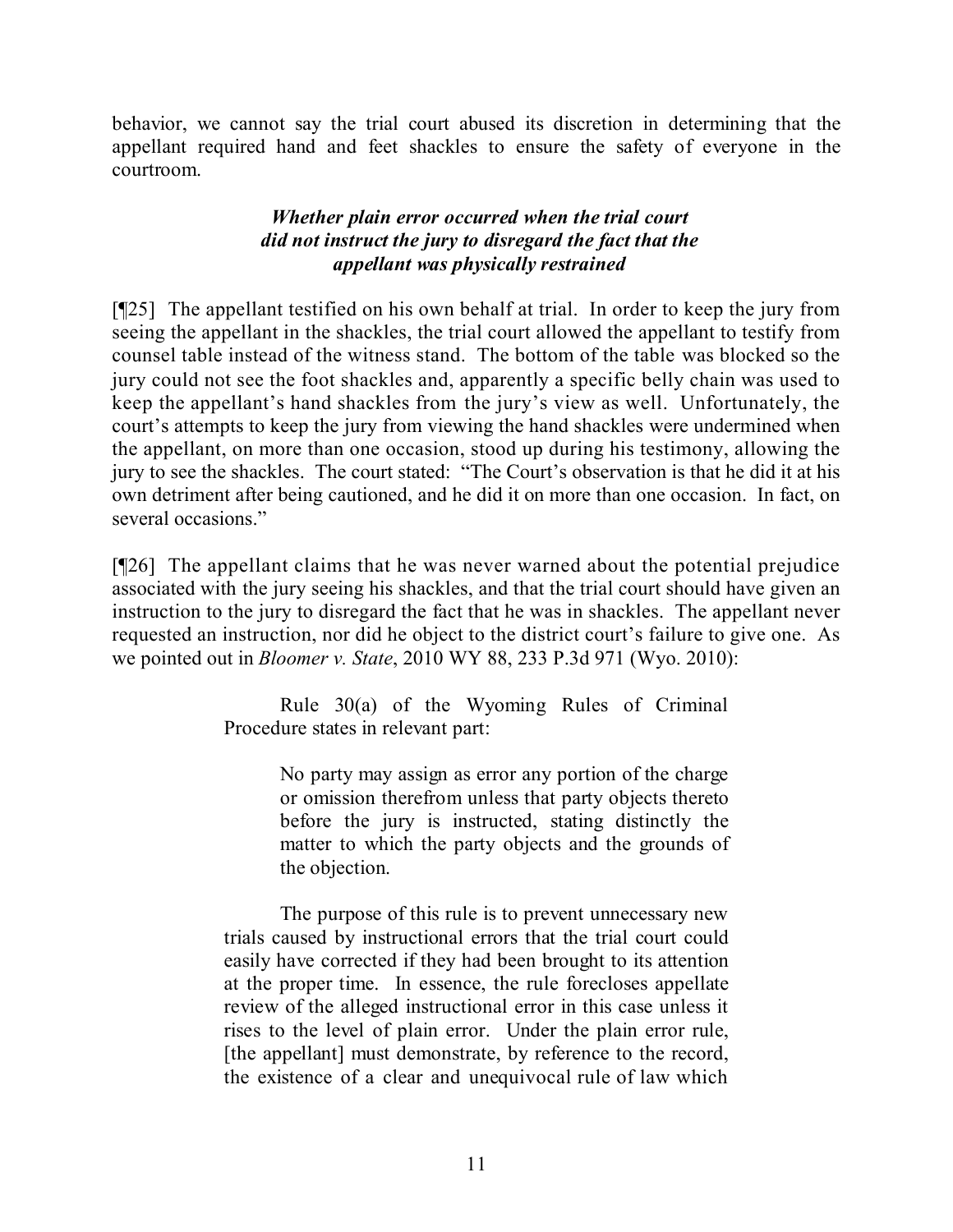was transgressed in a clear and obvious, not merely arguable, way and resulting prejudice to a substantial right.

*Id.* at  $\P$  9, at 974 (internal citations omitted).

[¶27] Here, the appellant has failed to engage in any plain error analysis. Our independent review, however, shows that the trial court did not commit plain error when it allegedly did not warn the appellant or instruct the jury about the shackles. While the record is clear the court did not give the jury instruction, the record does not clearly show the appellant was not warned about the potential prejudice of the jury seeing the shackles. The appellant was present when the court engaged in a thorough conversation with the sheriff, State, and defense counsel regarding the use of the shackles. This included concerns that the jury would see hand shackles, and that the appellant's cooperation would be necessary to insure that they were not visible. In fact, defense counsel expressed apprehension that the appellant would stand up while wearing the shackles, but hoped he would be cooperative. This was followed by the appellant's declaration that he would never cooperate. The appellant followed through on that threat when he stood up several times during his testimony for no apparent reason. Based upon this record, we cannot say the appellant was uninformed of the dangers of letting the jury see his shackles. Instead, the record suggests he knew the jury was not to see the shackles and intentionally chose to expose them nonetheless.

[¶28] Further, we cannot say the trial court violated a clear and unequivocal rule of law when it did not instruct the jury to disregard the shackles. The appellant has cited three cases from different state courts for the proposition that a trial court is required to give a *sua sponte* instruction in this type of circumstance. While those cases show that trial courts in those jurisdictions are charged with *sua sponte* instructing the jury, they do not show a clear and unequivocal violation of Wyoming or federal law. While it may have been better to give an instruction, neither our law nor federal law has ever required such and, thus, the appellant has failed to demonstrate plain error. *See Wilson v. McCarthy*, 770 F.2d 1482, 1485 (9th Cir. 1985) ("Although no instruction was requested, the better course may have been for the trial court *sua sponte* to give an instruction concerning the shackles. . . . Nevertheless, we decline to impose upon the trial court the mandatory responsibility of giving such an instruction when the defendant fails to request one. The choice whether such an instruction should be given should ordinarily lie with the defendant. Rather, trial courts should retain flexibility in determining whether a jury instruction is appropriate in a given case.").

[¶29] Finally, the appellant has failed to demonstrate he suffered prejudice of a substantial right. The State presented substantial evidence that the appellant pointed the flare gun at the victim and waved it around the bar. That evidence was not disputed by the appellant. Instead, he chose to focus his defense on the fact that he had been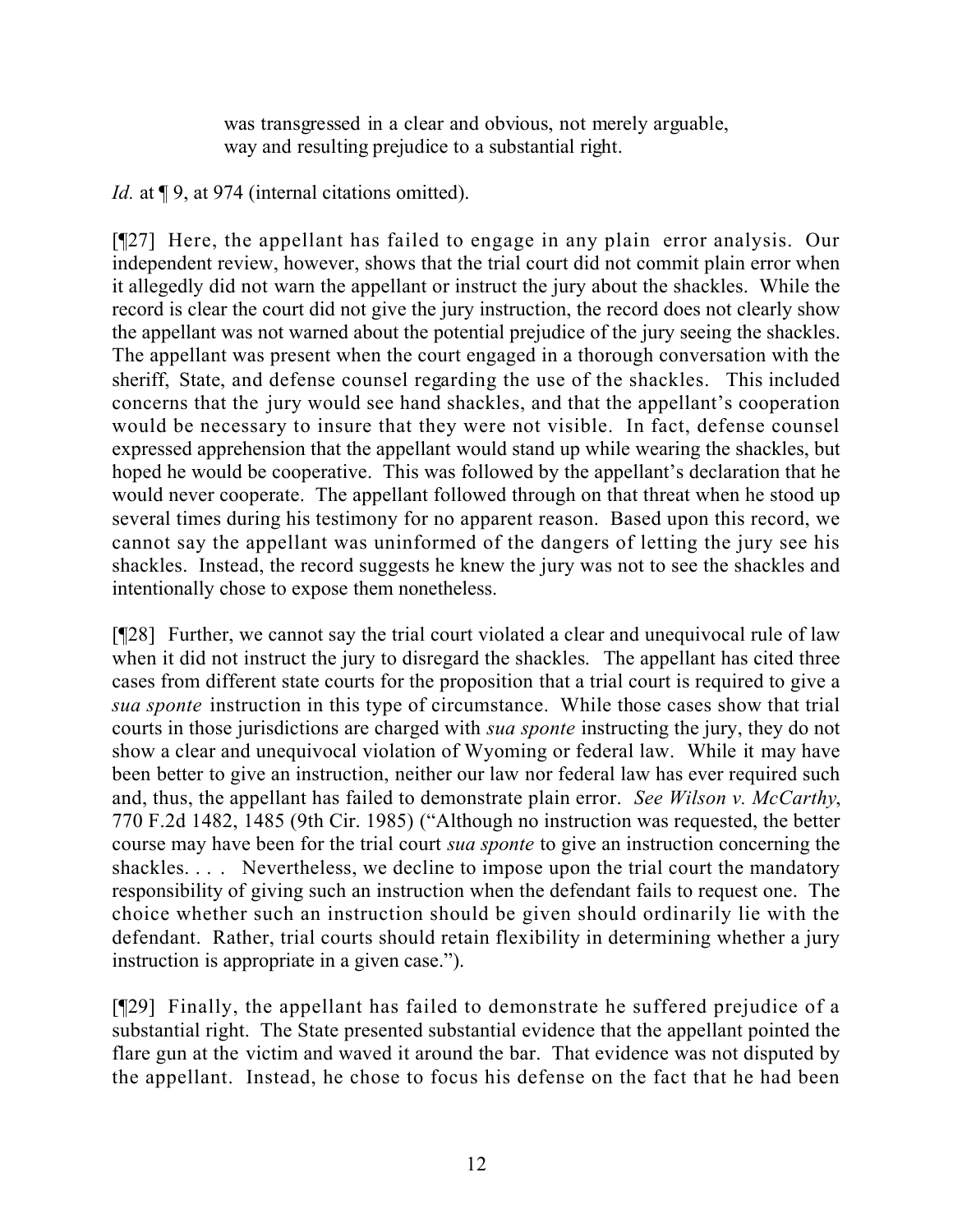assaulted by another individual, justifying his use of the flare gun. We are satisfied that the jury's knowledge of the appellant's shackles did not have an impact on its verdict.

### *Whether the district court erred when it did not order a competency hearing during trial*

[¶30] Approximately three months before the appellant's trial, the trial court was provided with a report from Dr. McCormick at the Wyoming State Hospital regarding the appellant's competency to proceed to trial. She concluded that the appellant did not suffer from any severe mental illness, but did suffer from a personality disorder. She warned that, due to his personality pathology, the appellant may behave inappropriately if he becomes angry or feels he has been wronged, but the inappropriate behavior is the result of a choice and not mental illness. Dr. McCormick opined that the appellant was competent to proceed to trial. The appellant did not object to Dr. McCormick's conclusion, and the trial court determined that the appellant was competent to proceed.

[¶31] The appellant's competency was not raised again until the second morning of trial after the appellant requested to fire his counsel:

> [DEFENSE COUNSEL]: That is the only issue that concerns me. I would like to say I would -- I am ready to proceed. I don't think he should proceed by himself. However, when I was talking to him in the other room he became very agitated and I asked him specifically, are you feeling like you comprehend what is going on and he did not give me a very good answer, Your Honor. I am a little concerned here. I am not trying to delay the trial at all. I am ready to go, but I question if we are looking, again -- I hate to bring it up like de Shazer [sic], but he has exhibited some tendencies that are concerning to me.

The trial court found that counsel's concerns did not include any information that was not considered in the previous competency determination. Immediately thereafter, the appellant began engaging in the previously described disruptive behavior. After a recess, the trial court considered further argument from defense counsel and the State regarding the appellant's competency to proceed. The court concluded that the appellant's behavior was consistent with the information provided in the original competency evaluation by Dr. McCormick, and the appellant's behavior was a product of his unwillingness to cooperate and not due to incompetence or mental illness.

[¶32] The appellant claims the trial court should have ordered a new competency evaluation after defense counsel expressed concerns about the appellant's ability to assist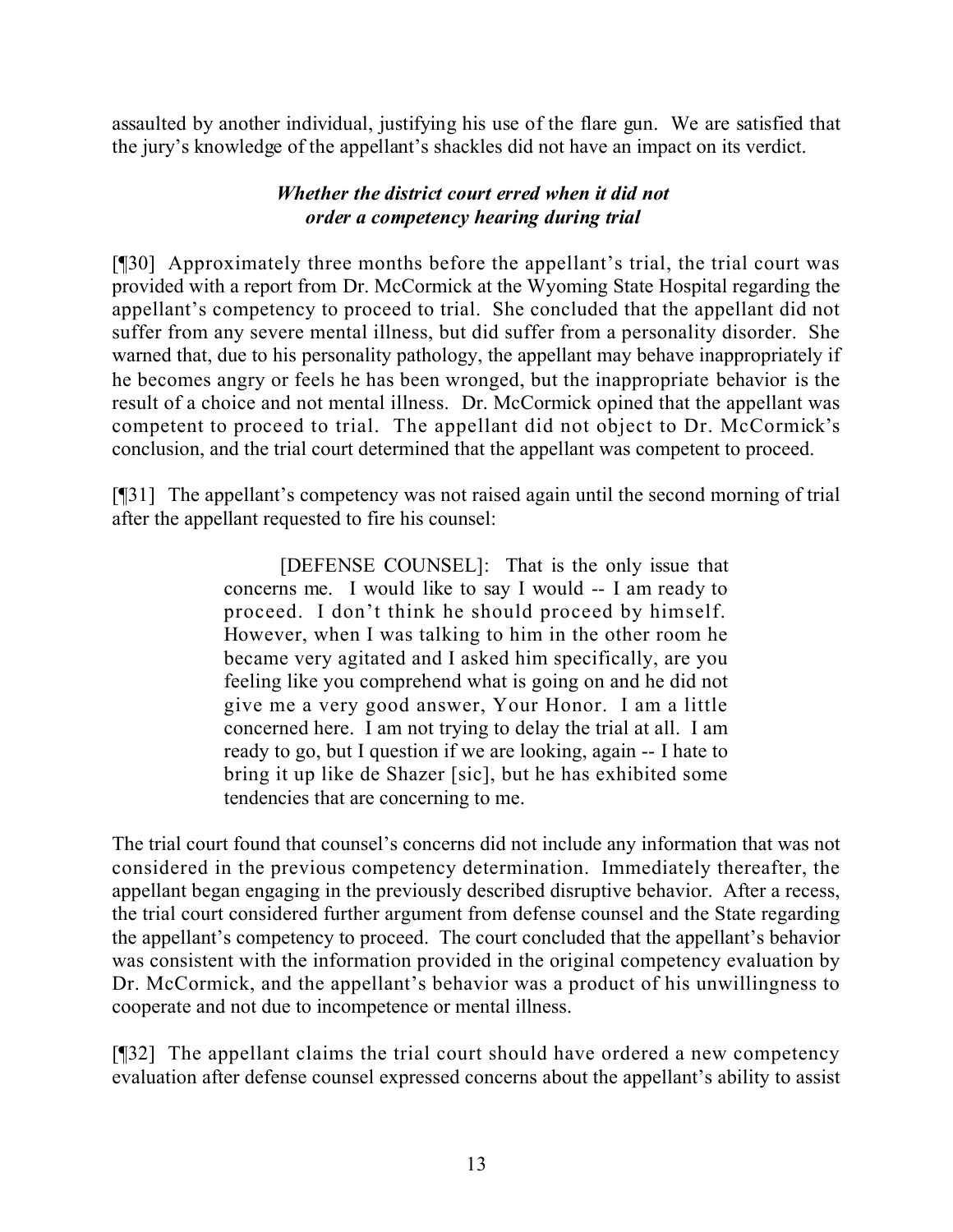in his defense. When reviewing a trial court's decision not to order a further competency evaluation, we use the following standard of review:

> Once the trial court has "evaluated a defendant's competency by the correct standard, the second inquiry on review is whether the trial court's determination of a defendant's competency is fairly supported by the record of the proceeding at which the determination [is] made. . . . In other words, the substantial evidence standard of review governs the second inquiry."

*Fletcher v. State*, 2010 WY 167, ¶ 12, 245 P.3d 327, 330 (Wyo. 2010) (quoting *deShazer v. State*, 2003 WY 98, ¶ 13, 74 P.3d 1240, 1245 (Wyo. 2003)) (internal citation omitted). 2

[¶33] A trial court "has a continuing duty to monitor whether a defendant's competency should be evaluated. This continuing duty is recognized by both our statutes and our case law. *See* Wyo. Stat. Ann. §§ 7-11-303 and 7-11-304 [(LexisNexis 2011)]; *deShazer*, 2003 WY 98, ¶ 26, 74 P.3d at 1251." *Follett v. State*, 2006 WY 47, ¶ 15, 132 P.3d 1155, 1160 (Wyo. 2006). However, if a defendant has been subject to a competency evaluation, "there must be 'reasonable cause to believe [that] the accused has a mental illness or deficiency making him unfit to proceed' before other evaluations are mandated[.]" *Id*. at ¶ 15, at 1160 (quoting Wyo. Stat. Ann. § 7-11-303(a)).

[¶34] We find that the trial court's decision not to revisit the competency issue is supported by substantial evidence in the record. In the original competency evaluation, Dr. McCormick specifically stated that the appellant may behave inappropriately if he becomes angry or feels he has been wronged, and that behavior is a result of personal choice. Further, she found that his paranoia and oversensitivity impairs his ability to cooperate with others if he feels slighted or disregarded. Despite these issues, she concluded he could conduct his defense in a rational manner and cooperate with his counsel. These findings are exactly what defense counsel relied upon when expressing his concerns to the trial court. Defense counsel informed the trial court that the appellant wanted to fire him because he felt he was being slighted or disregarded and, therefore, counsel did not feel the appellant could assist in his defense. Because there was no new information presented that would give "reasonable cause to believe [that] the accused has a mental illness or deficiency making him unfit to proceed," the trial court did not err when it determined further inquiry into the appellant's competency was not warranted. Wyo. Stat. Ann. § 7-11-303(a); *see Follett*, 2006 WY 47, ¶ 15, 132 P.3d at 1160.

l <sup>2</sup> Generally, a trial court's conclusion that a defendant is competent to proceed to trial is reviewed *de novo*. *Fletcher*, 2010 WY 167, ¶ 112, 245 P.3d at 330. Here, however, the appellant does not object to the trial court's initial finding that he was competent to proceed to trial. Instead, he argues that he should have received another competency evaluation. This limits our review to searching for substantial evidence to support the trial court's decision not to order another competency evaluation.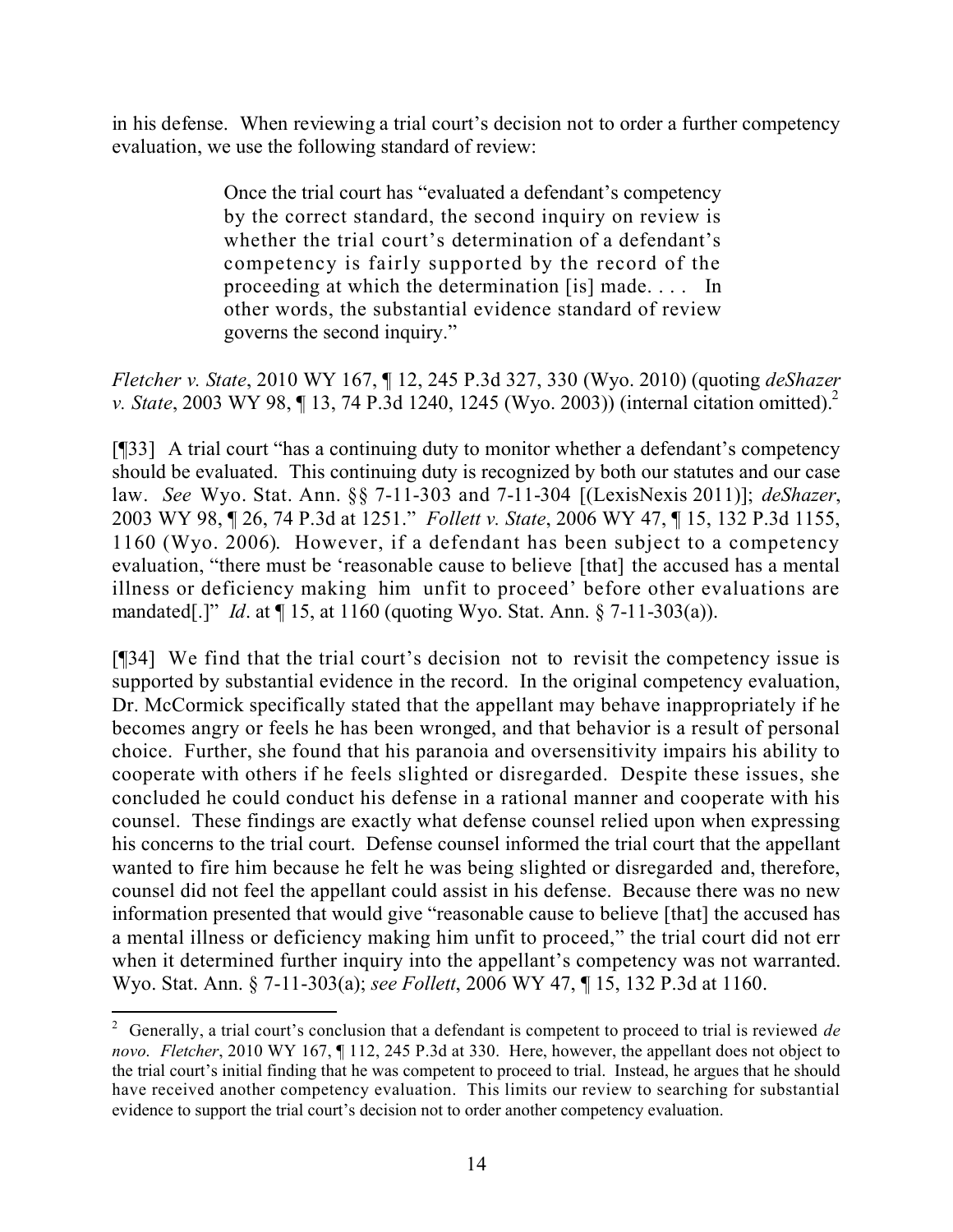### *Whether the district court abused its discretion when it denied the appellant's motion for new trial as untimely*

[¶35] A trial court's denial of a motion for new trial is reviewed for an abuse of discretion. *Schafer v. State*, 2008 WY 149, ¶ 21, 197 P.3d 1247, 1252 (Wyo. 2008). "An abuse of discretion occurs [when] the district court could not have reasonably concluded as it did. *Id.*

[¶36] The appellant claims the trial court abused its discretion when it denied his untimely motion for new trial. At the sentencing hearing, the trial court informed the appellant's new attorney, who did not represent him at trial, that he had two weeks from the date of sentencing to file any "additional motions." The appellant believes this comment by the trial court granted him time beyond what is allowed in W.R.Cr.P. 33 to file a motion for new trial. We disagree.

[¶37] Rule 33(b) of the Wyoming Rules of Criminal Procedure is clear that a motion for new trial on any grounds other than newly discovered evidence "shall be made within 15 days after verdict or finding of guilty . . . ." The rule also provides that the trial court may extend the time to file the motion, but not "more than 30 days from the date the verdict or finding of guilty is returned." W.R.Cr.P. 33(b). These time constraints are jurisdictional in nature and, therefore, the trial court is without jurisdiction to hear a motion for new trial outside the confines of the rule. *Pearson v. State*, 2003 WY 71, ¶ 6, 70 P.3d 235, 238 (Wyo. 2003).

[¶38] Here, the jury entered its verdict on June 3, 2010; therefore, the trial court only had the authority to extend the filing deadline thirty days from that date. Further, the trial court did not have jurisdiction to render a decision on a motion for new trial filed after that timeframe. Since the sentencing hearing did not take place until December 1, 2010, the trial court's comment that additional motions were due two weeks from that date could not have included a motion for new trial, because the date for properly filing that motion had long passed.

[¶39] The appellant also makes a meager attempt to claim a timely *pro se* motion for new trial was filed, and the district court did not address it. This argument equally is unpersuasive. To the extent one could consider the appellant's letters to the trial court properly filed motions, those motions were deemed denied after 15 days.<sup>3</sup> W.R.Cr.P.

l <sup>3</sup> This Court is not making a determination of whether the letters were properly filed motions. The answer to that question is irrelevant, as any properly filed motion was deemed denied after 15 days. W.R.Cr.P. 33(b).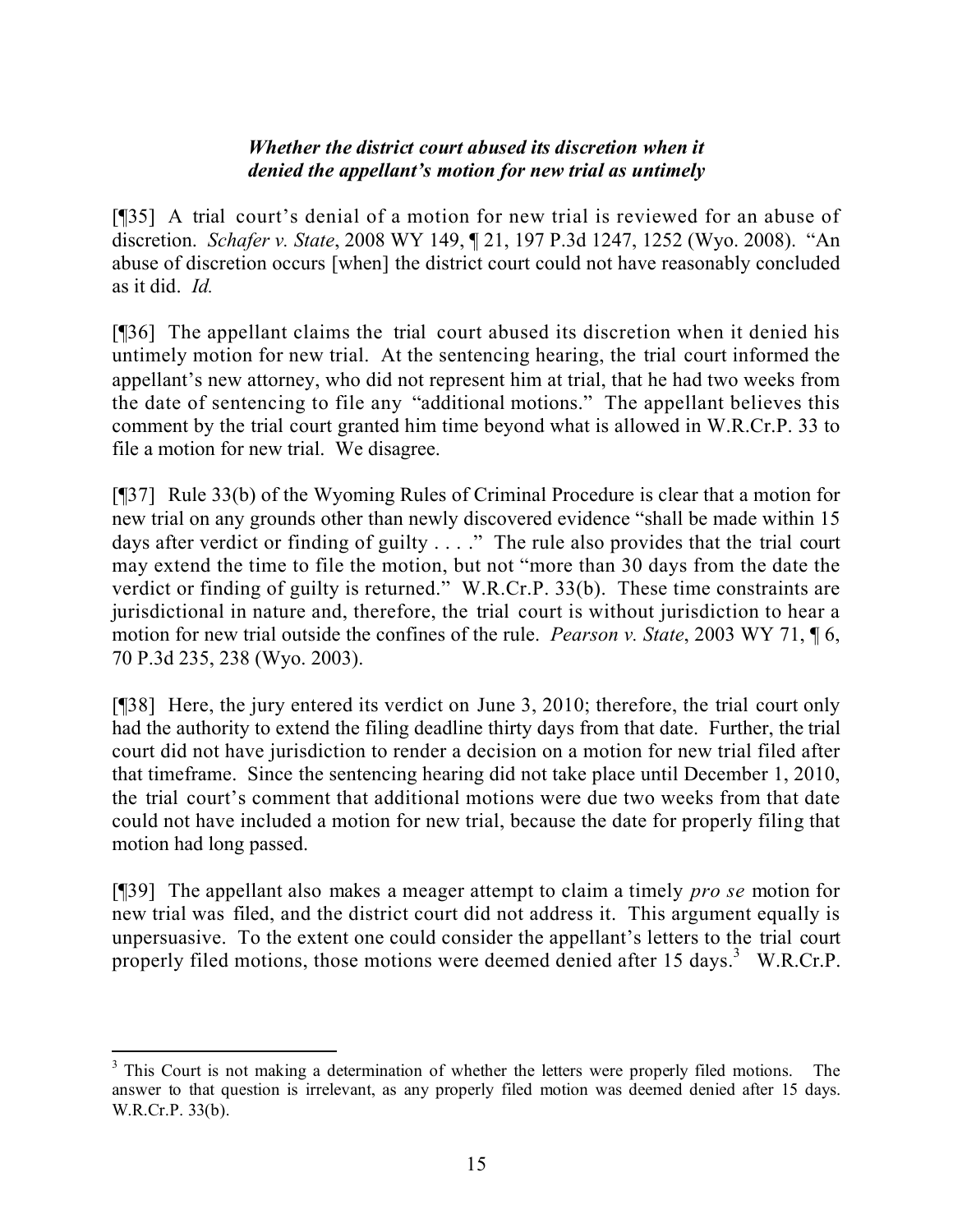33(b). Further, the appellant has provided no authority to support his suggestion that these letters somehow preserved the issue for consideration in an untimely motion for new trial.

[¶40] The appellant's motion for new trial clearly was filed outside the temporal confines of W.R.Cr.P. 33(b), leaving the district court no jurisdiction to consider the motion. *Pearson*, 2003 WY 71, ¶ 6, 70 P.3d at 238. Further, W.R.Cr.P. 33 does not give the trial court the authority to extend the time frame of the rule. Therefore, the trial court could not have abused its discretion when it denied the motion as untimely, because it did not have jurisdiction to consider the motion.

# *Whether the district court engaged in judicial bias*

[¶41] Next, the appellant claims he did not receive a fair trial because the trial judge was biased against him. To support his claim, the appellant argues that the trial court improperly refused to accept his guilty plea, and made comments that the appellant allowed the jury to see him in shackles to "his own detriment." Further, he claims the security measures taken after the appellant charged the bench demonstrate that the trial judge was so insulted and threatened by the appellant, bias had to exist.

[¶42] "To demonstrate judicial bias, or prejudice, an appellant must show more than the fact that the trial court ruled against him, correctly or incorrectly, on a particular matter." *DeLoge v. State*, 2007 WY 71, ¶ 12, 156 P.3d 1004, 1008 (Wyo. 2007). This Court has explained:

> Bias is a leaning of the mind or an inclination toward one person over another. The "bias" . . . must be personal, and it must be such a condition of the mind which sways judgment and renders the judge unable to exercise his functions impartially in a given case or which is inconsistent with a state of mind fully open to the conviction which evidence might produce.

*Pearson v. State*, 866 P.2d 1297, 1300 (Wyo. 1994).

[¶43] Here, the appellant has failed to demonstrate that the trial judge was swayed in a particular direction or that he was unable to exercise his functions impartially. While he appears discontent with the trial judge's decisions and statements on particular matters, this is insufficient to demonstrate bias. The appellant has failed to provide any analysis or case law that would allow this Court to find that the trial court exhibited any bias against the appellant. In fact, our independent review of the record reveals no evidence that the trial judge was biased. The judge's conduct, comments, and rulings were based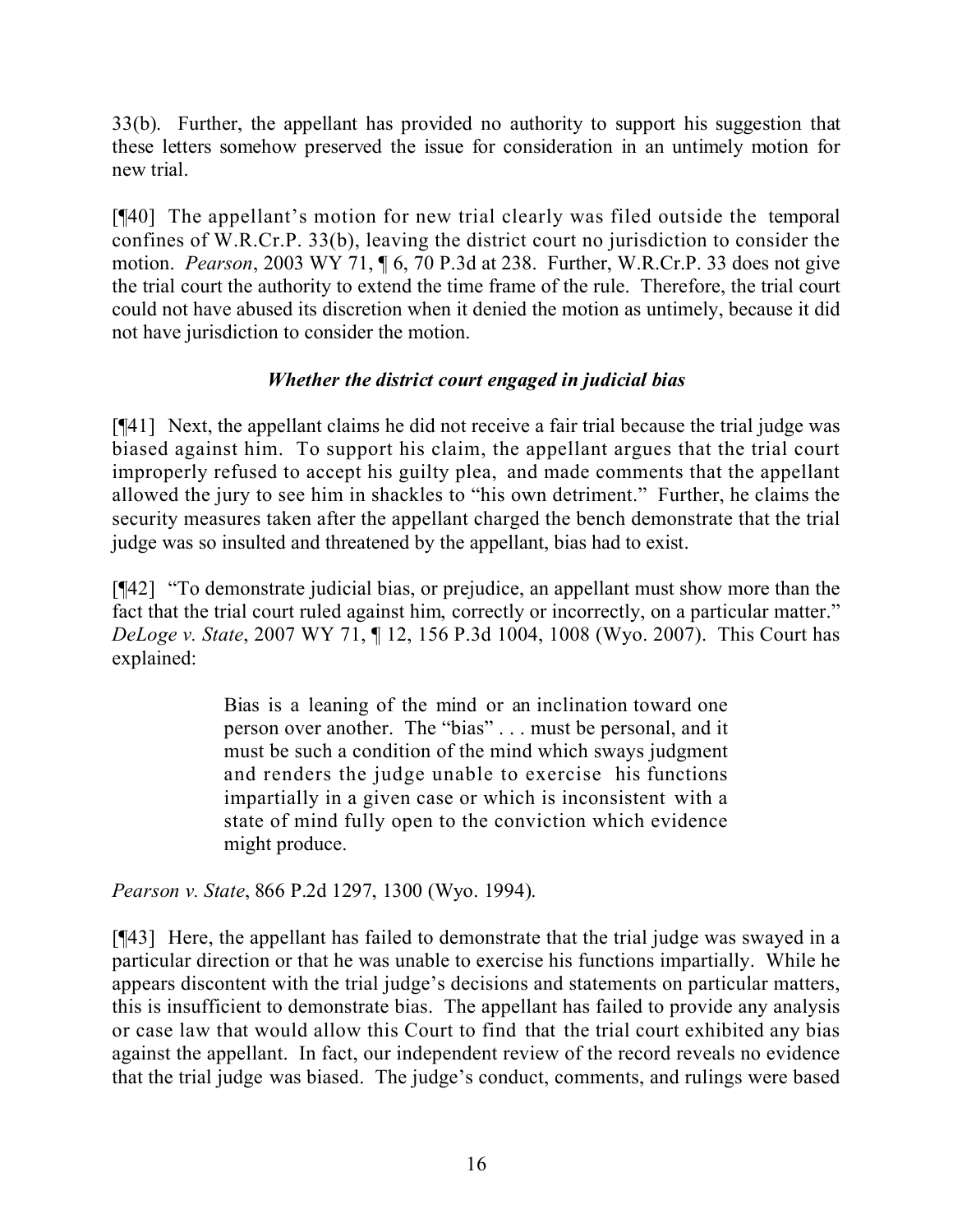on reasonable judgment and consistent with the law, and much of it was in response to the appellant's extraordinarily bad behavior. There is no merit in the appellant's claim.

## *Whether there was sufficient evidence presented that the appellant's flare gun was a deadly weapon*

[¶44] We will apply the following standard of review:

When reviewing a sufficiency of the evidence claim in a criminal case, we must determine whether a rational trier of fact could find the essential elements of the crime were proven beyond a reasonable doubt. We do not consider conflicting evidence presented by the unsuccessful party, and afford every favorable inference which may be reasonably and fairly drawn from the successful party's evidence. We have consistently held that it is the jury's responsibility to resolve conflicts in the evidence. We will not substitute our judgment for that of the jury [and] our only duty is to determine whether a quorum of reasonable and rational individuals would, or even could, have come to the same result as the jury actually did.

*Breazeale v. State*, 2011 WY 10, ¶ 13, 245 P.3d 834, 839 (Wyo. 2011) (quoting *Masias v. State*, 2010 WY 81, ¶ 8, 233 P.3d 944, 947 (Wyo. 2010)).

[¶45] The appellant claims that there was insufficient evidence presented to the jury to demonstrate that the flare gun was a "deadly weapon" because there was no evidence that the flare gun was a "firearm" or that the gun was loaded. This Court disagrees, as the record demonstrates that sufficient evidence was presented to the jury that would allow it to find that the flare gun was a deadly weapon.

[¶46] A "deadly weapon" includes, but is not limited to, "a firearm, explosive or incendiary material, motorized vehicle, an animal or other device, instrument, material or substance, which in the manner it is used or is intended to be used is reasonably capable of producing death or serious bodily injury." Wyo. Stat. Ann. § 6-1-104(a)(iv) (LexisNexis 2011). Clearly, the flare gun used by the appellant constitutes a firearm. While "firearm" is not defined in the statutes, it "is not a word that requires us to supply a new or different definition because it is not ambiguous." *Harris v. State*, 2006 WY 76, ¶ 12, 137 P.3d 124, 128 (Wyo. 2006). *Webster's II New College Dictionary* 429 (3d.ed. 2005) defines "firearm" as "[a] weapon capable of firing a missile, esp. a pistol or rifle using an explosive charge as a propellant." The jury was instructed, consistent with that definition, that a firearm means "any weapon which will or is designed to expel any projectile by the action of an explosive."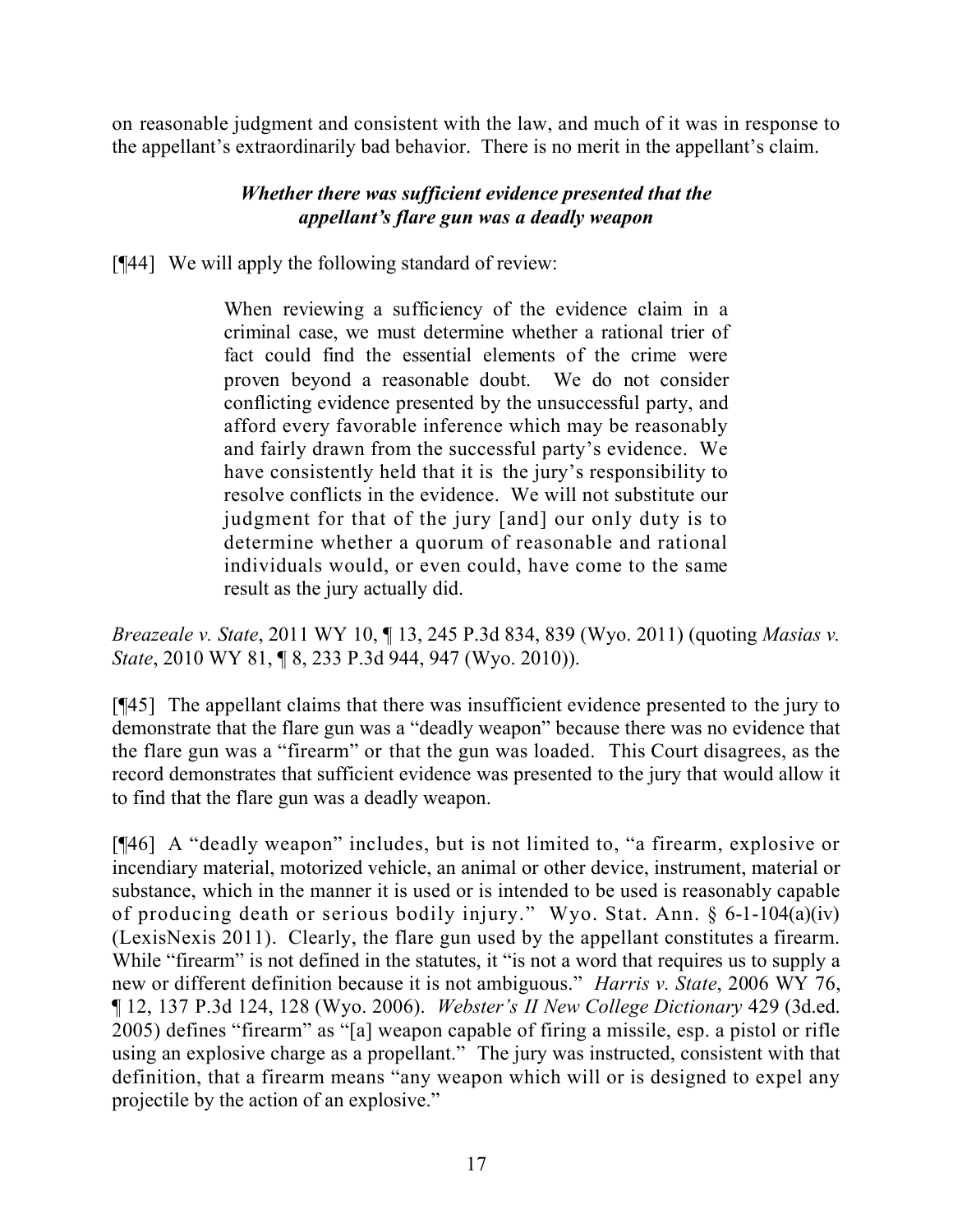[¶47] The investigating officer testified that the flare gun, or what he referred to as a bird bomb gun, is regularly used to scare elk and deer out of haystacks. He explained that to use the gun, one places a bomb or ammunition into the barrel, places a primer underneath the hammer, and then cocks the hammer. When fired, the gun shoots the projectile approximately fifty to sixty yards before it explodes like a very large firecracker. Further, the officer stated that, if the projectile were to hit a person, it would "absolutely" cause severe injury and possibly death. This testimony aptly demonstrates that the flare gun was capable of firing a missile using an explosive charge and was capable of causing death or serious bodily injury.

[¶48] Additionally, the evidence was sufficient to establish that the flare gun was a "device [or] instrument . . . which in the manner it is used or is intended to be used is reasonably capable of producing death or serious bodily injury." Wyo. Stat. Ann. § 6-1- 104(a)(iv). Not only did the evidence establish that the flare gun shoots a projectile that explodes, it also established that the appellant was waving the gun around in a threatening manner, pointing it directly at certain individuals at close range, all the while threatening to shoot or kill everyone in the room. A jury could easily conclude that the way the appellant was using the flare gun could reasonably produce death or serious bodily injury.

[¶49] The appellant also attempts to escape liability by pointing out that there was no evidence presented to the jury that the flare gun was loaded at the time of the incident. That argument, however, is directly contrary to this Court's precedent on the issue. *See Dike v. State*, 990 P.2d 1012, 1018-19 (Wyo. 1999). In *Dike*, we explained:

> The aggravated assault statute enhances the punishment if the defendant uses a deadly weapon because deadly weapons cause a greater degree of fear in the person being assaulted. The victim does not know that the firearm is not loaded, and his apprehension and consequent reactions will be the same as if the firearm were loaded. He may try to escape or defend himself, conceivably putting himself and others into a precarious and dangerous situation.

*Id.* at 1019. In following that reality, we held that that the definition of "deadly weapon" includes unloaded firearms. *Id.* Here, it did not matter that the flare gun was unloaded – the victim was subjected to the same fear and anxiety that would have been present if the flare gun had been loaded.

[¶50] The jury was presented with substantial evidence that the appellant waved and pointed a flare gun in an extremely hostile manner, and that the flare gun was capable of causing serious bodily injury or death. Therefore, there was sufficient evidence to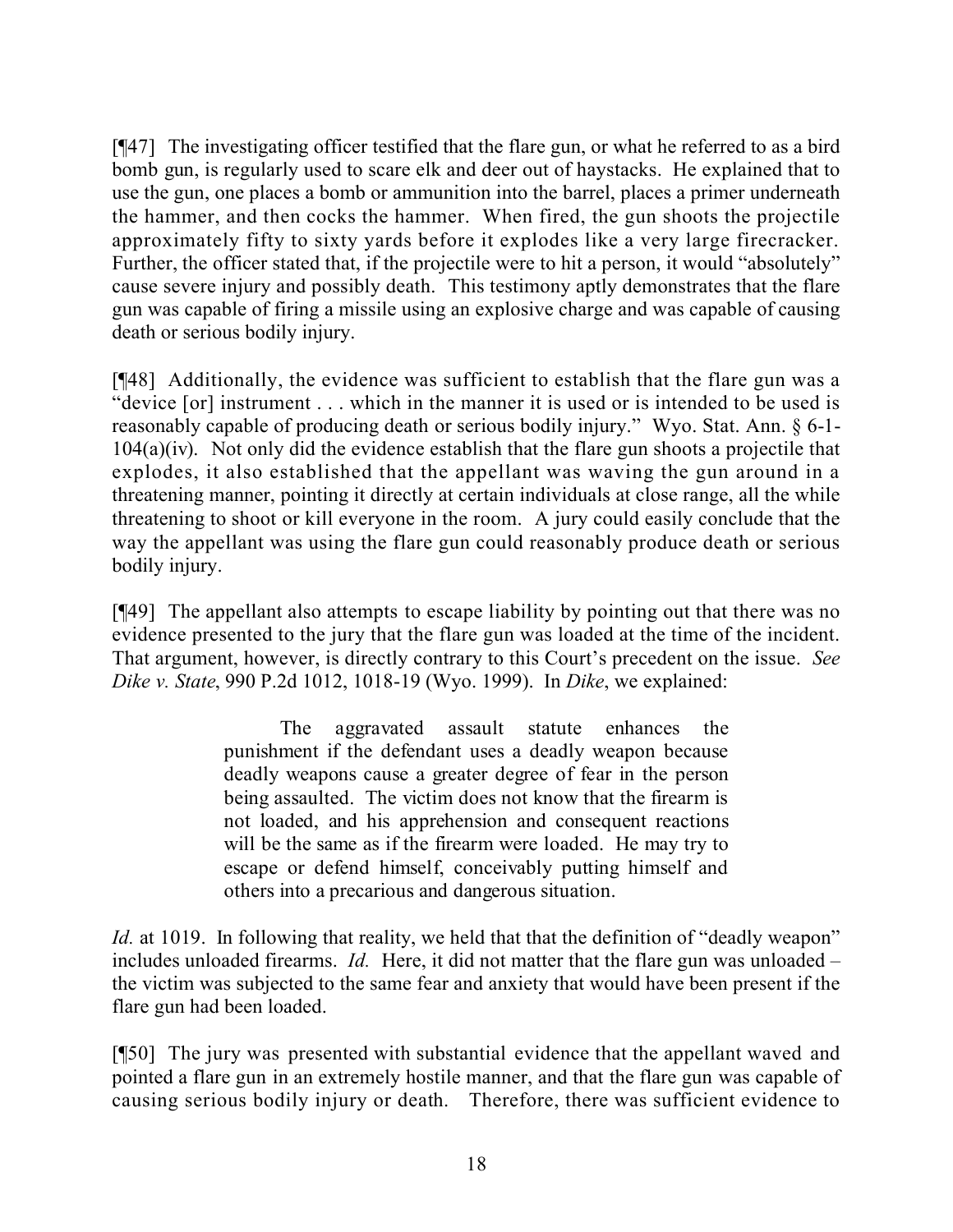support the jury's decision that the flare gun was a deadly weapon for the purposes of the crime of aggravated assault and battery.

# *Whether plain error occurred when the State referred to allegedly incorrect and improper information at the sentencing hearing*

[¶51] Finally, the appellant asserts that the State provided incorrect and improper information to the trial court, which in turn the court relied upon in imposing sentence. Specifically, the appellant claims the State erroneously informed the court that the appellant had been previously convicted of a felony, and that the State improperly informed the court of the appellant's behavior in jail. The appellant's objection to this information was not raised before the trial court, thus, we use the following standard of review:

> When imposing sentence, the trial court is given broad discretion to consider a wide variety of factors about the defendant and his crimes. *Mehring v. State*, 860 P.2d 1101, 1115 (Wyo. 1993); *Griebel v. State*, 763 P.2d 475, 477 (Wyo. 1988). We will not disturb a sentencing decision absent a clear abuse of discretion. *Jones v. State*, 771 P.2d 368, 371 (Wyo. 1989). In sentencing, due process provides a right to be sentenced only on accurate information. *Mehring*, 860 P.2d at 1117; *Clouse v. State*, 776 P.2d 1011, 1014 (Wyo. 1989). On appeal, the defendant must demonstrate that the trial court relied upon the statements in sentencing to prevail. *Mehring*, at 1115. "However, when no objection is made concerning the consideration of a particular factor, review is necessarily confined to a search for plain error. Plain error, as we have often stated, occurs when the record clearly shows an error that transgressed a clear and unequivocal rule of law which adversely affected a substantial right." *Hornecker v. State*, 977 P.2d 1289, 1291 (Wyo. 1999); *see also Craver v. State*, 942 P.2d 1110, 1115 (Wyo. 1997).

*Manes v. State*, 2004 WY 70, ¶ 9, 92 P.3d 289, 292 (Wyo. 2004).

[¶52] The State's representation that the appellant had been convicted of a previous felony and his behavior in jail are both clearly reflected in the record. The appellant's argument fails, however, because he has not demonstrated a violation of a clear and unequivocal rule of law. The appellant claims the State incorrectly informed the trial court that he had been previously convicted of a felony. The appellant has a due process right that sentencing be based only upon accurate information. *Mehring v. State*, 860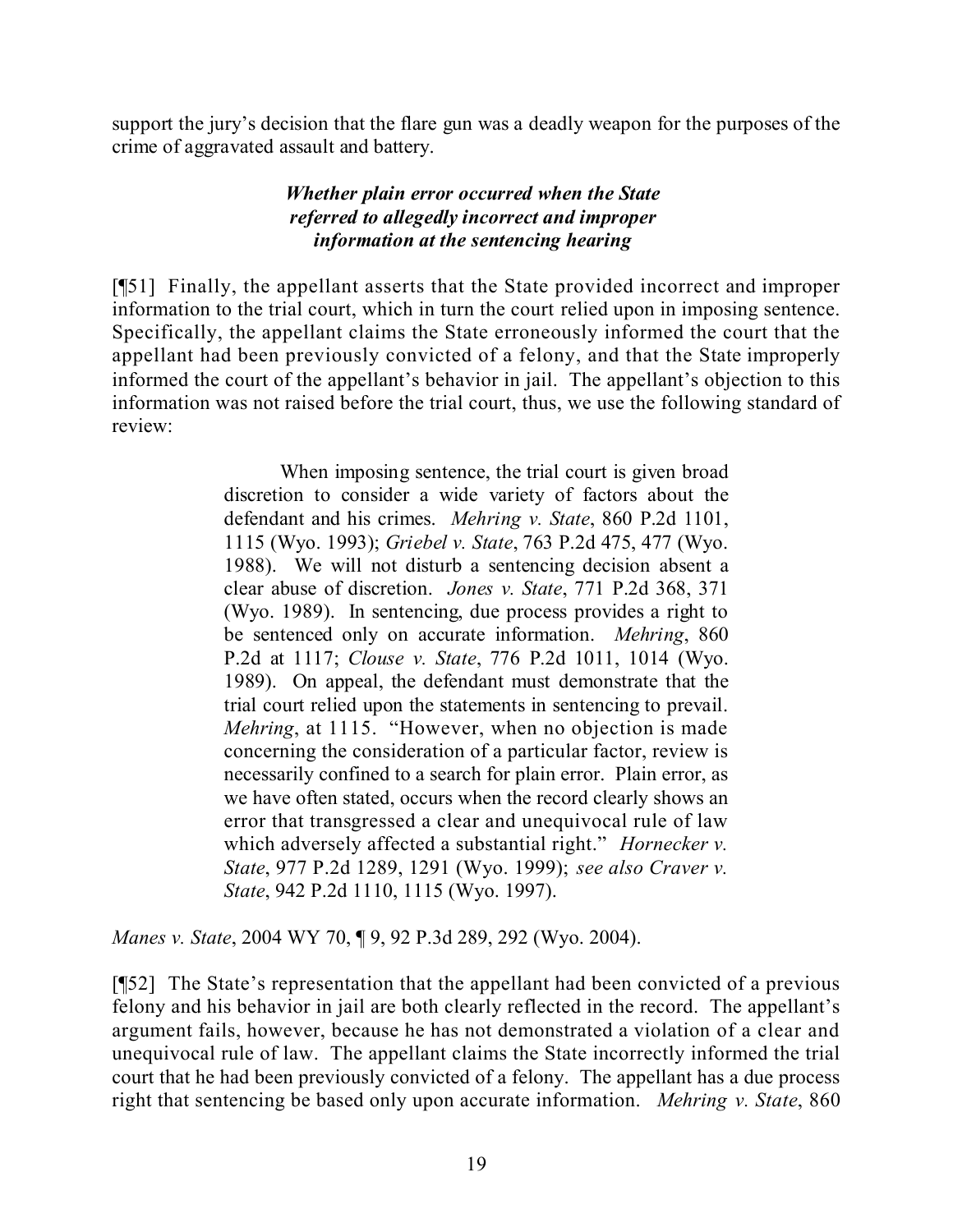P.2d 1101, 1117 (Wyo. 1993). However, the record does not demonstrate that the State necessarily gave the trial court incorrect information. In fact, defense counsel explained that the previous conviction was originally a felony, but was later expunged. At most, the State presented information that, while technically incorrect, was not totally untrue, and was clarified by defense counsel. This does not amount to "a clear and obvious, not merely arguable," violation of a rule of law. *See Sanchez v. State*, 2011 WY 77, ¶ 25, 253 P.3d 136, 144 (Wyo. 2011).

[¶53] The appellant also has not shown that the State's discussion of his behavior in jail was a violation of a clear and unequivocal rule of law. "[A] sentencing decision cannot be based upon unreliable information, undocumented information, or inaccurate information." *Sandoval v. State*, 2009 WY 121, ¶ 8, 217 P.3d 393, 395 (Wyo. 2009) (quoting *Hubbard v. State*, 2008 WY 12, ¶ 24, 175 P.3d 625, 630 (Wyo. 2008)). The appellant claims the rule was violated because his behavior in jail had not been admitted as evidence against him in his trial or was otherwise part of the record of the proceedings. This assertion is not supported by the record. The appellant's presentence investigation report included information that his behavior in jail had been poor; including belligerent behavior towards jail staff, property destruction, and refusing to follow rules and instructions. This information was properly before the trial court and, therefore, it was proper for the State to use that information in its sentencing recommendation.

[¶54] After reviewing the record, we find the appellant has failed to demonstrate the State violated a clear and unequivocal rule of law when it informed the trial court the appellant had a previous felony conviction or when it discussed his behavior in jail. Consequently, there was no plain error.

#### **CONCLUSION**

[¶55] The trial court did not err when it did not allow the appellant to dismiss his attorney on the second day of trial. Additionally, the trial court did not violate the appellant's right to self-representation, as the appellant never made an unequivocal request to represent himself. The trial court did not require excessive physical restraints, and not instructing the jury regarding the shackles did not constitute plain error. After the appellant had initially been deemed competent to proceed, the circumstances at trial were not such that would have required an additional competency evaluation. The trial court did not have the authority to allow the appellant to file a motion for new trial outside the time confines of W.R.Cr.P. 33 and, therefore, it did not abuse its discretion when it denied the motion as untimely. There was sufficient evidence presented at trial that a flare gun is a deadly weapon as used in the crime of aggravated assault and battery. Finally, the trial court did not exhibit judicial bias against the appellant, and the State did not provide the trial court with inappropriate or incorrect information at the sentencing hearing.